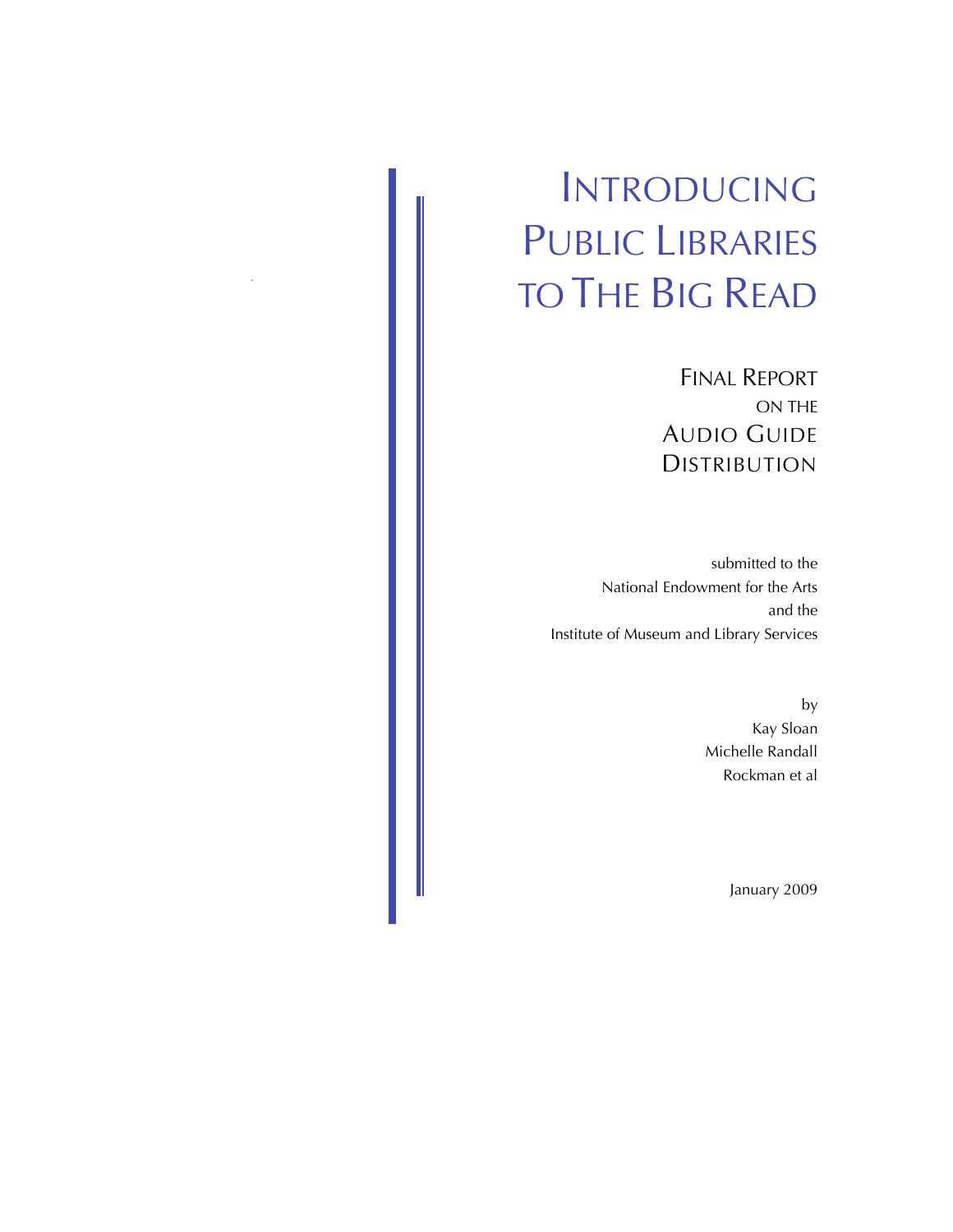## **CONTENTS**

#### BACKGROUND 3

SURVEY METHODS AND ADMINISTRATION 3 RESPONSE RATES, SAMPLES, & ANALYSIS 4 KEY FINDINGS 8

#### DISCUSSION OF FINDINGS 10

- I. RECEPTION BY LIBRARIES 10 Overall Responses 10 Use of the Audio Guides 11 Effective Displays & Promotion 11
- II. RESPONSES FROM PATRONS 13 Overall Interest and Appeal 13 Targeted Promotion 13 Limitations to Use 15
- III. **INTEREST IN THE BIG READ** 15
- IV. IMPLICATIONS AND RECOMMENDATIONS 17

#### APPENDIX:

THE BIG READ AUDIO GUIDE SURVEYS, (with responses by question) 19

Audio Guide Public Library Survey 20 Audio Guide Public Library Follow-up Survey 21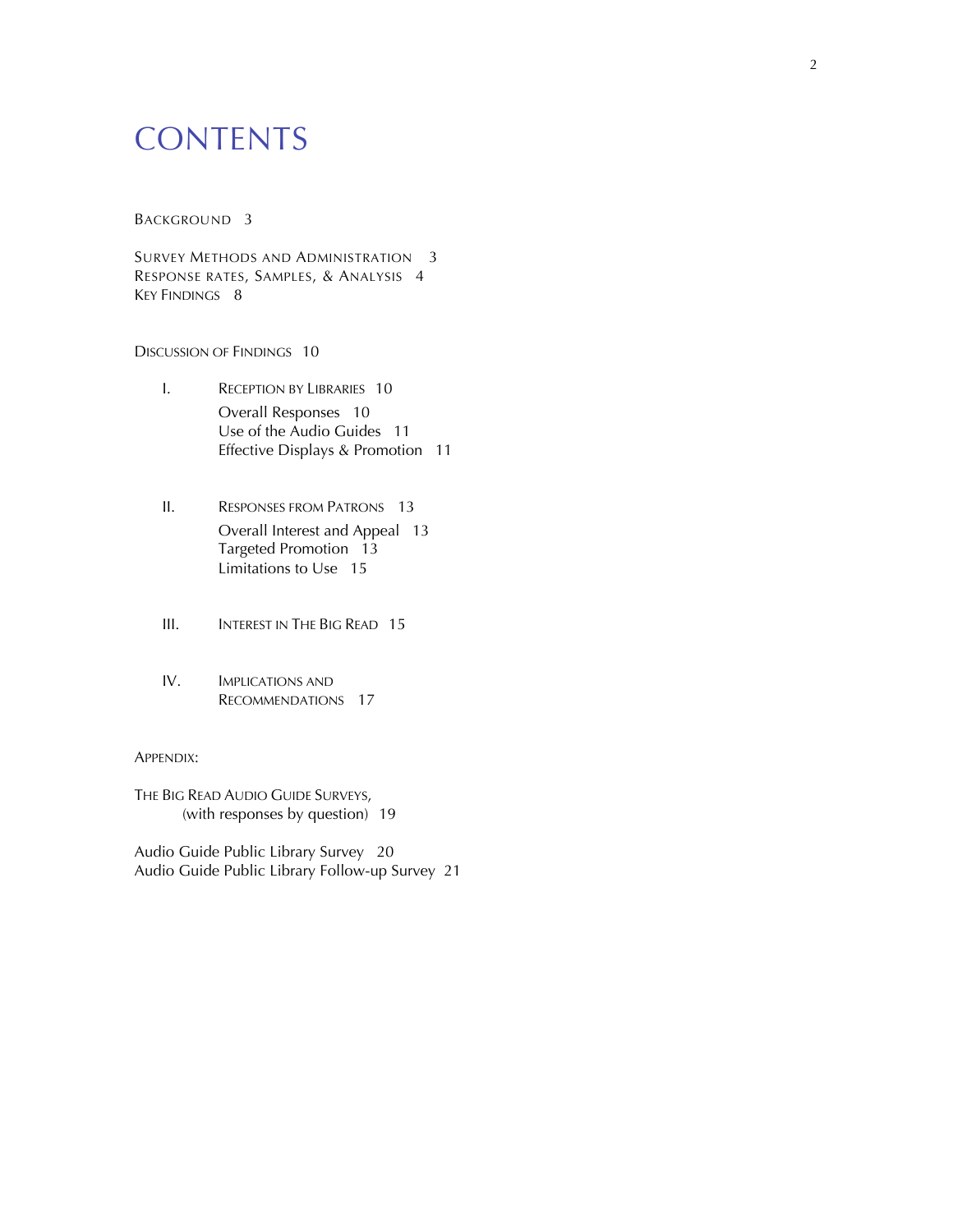## INTRODUCING PUBLIC LIBRARIES TO THE BIG READ

## FINAL REPORT ON THE BIG READ AUDIO GUIDE DISTRIBUTION

#### **BACKGROUND**

 $\overline{a}$ 

In July 2008, over 14,000 public libraries throughout the U.S. received, free of charge, a set of fourteen Audio Guides introducing them to The Big Read.<sup>1</sup> Since 2007, when the National Endowment for the Arts and the Institute of Museum and Library Services, in partnership with Arts Midwest, debuted The Big Read, the program has awarded grants to over 500 communities nationwide. In collaboration with local partners, grantees host events that bring citizens together to read, discuss, and celebrate one of 23 classics of American and world literature.

In addition to direct funding, grantees also receive companion resources, including The Big Read Audio Guides. Preliminary results from a national evaluation of The Big Read indicated that these audio resources, which feature Big Read authors such as Amy Tan and Ray Bradbury, and commentary from other writers, actors, and well-known figures such as Edward Albee, Robert Redford, Mary-Louise Parker, and Colin Powell helped participating communities engage readers and non-readers alike in local Big Read events.

Findings also indicated that public libraries play a pivotal role in The Big Read, as grantees and as partners. $<sup>2</sup>$  To support and take</sup> advantage of that role, and the vital role libraries traditionally play in local communities, the Institute of Museum and Library Services contributed additional funds for The Big Read Audio Guide distribution, managed by Arts Midwest, with the assistance of the Public Library Association. By making these resources more widely available, program sponsors hoped to give libraries and communities the opportunity to participate in The Big Read without formally applying for a full grant.

To learn more about libraries' reception of the Audio Guides, Arts Midwest contracted with Rockman et al to conduct a two-stage study. During the first stage, Rockman gathered descriptive data on participating libraries and their initial impressions of the Audio Guides. The second stage gathered additional feedback about the reception and use of the guides and the impact of this auxiliary effort in promoting The Big Read, supporting public libraries, and returning reading to the center of American culture.

#### **SURVEY METHODS AND ADMINISTRATION**

**Initial Survey.** In collaboration with IMLS and the NEA, Rockman developed a one-page paper survey that was included in the July 2008 mailing to libraries. The survey asked respondents whether they had previously

<sup>1</sup> The July distribution included Audio Guides for *Bless Me, Ultima* by Rudolfo Anaya, *Fahrenheit 451* by Ray Bradbury, *My Ántonia* by Willa Cather, *The Great Gatsby* by F. Scott Fitzgerald, *The Maltese Falcon*, by Dashiell Hammett, *A Farewell to Arms* by Ernest Hemingway, *Their Eyes Were Watching God* by Zora Neale Hurston, *To Kill a Mockingbird* by Harper Lee, *The Call of the Wild* by Jack London, *The Heart Is a Lonely Hunter* by Carson McCullers, *The Grapes of Wrath* by John Steinbeck, *The Joy Luck Club* by Amy Tan, *The Death of Ivan Ilyich* by Leo Tolstoy, and *The Age of Innocence* by Edith Wharton. A second distribution in November 2008 included guides for seven additional titles.

<sup>2</sup> *A Book Club for a Nation*, the final report on the national evaluation, conducted by Rockman et al, is available from the NEA.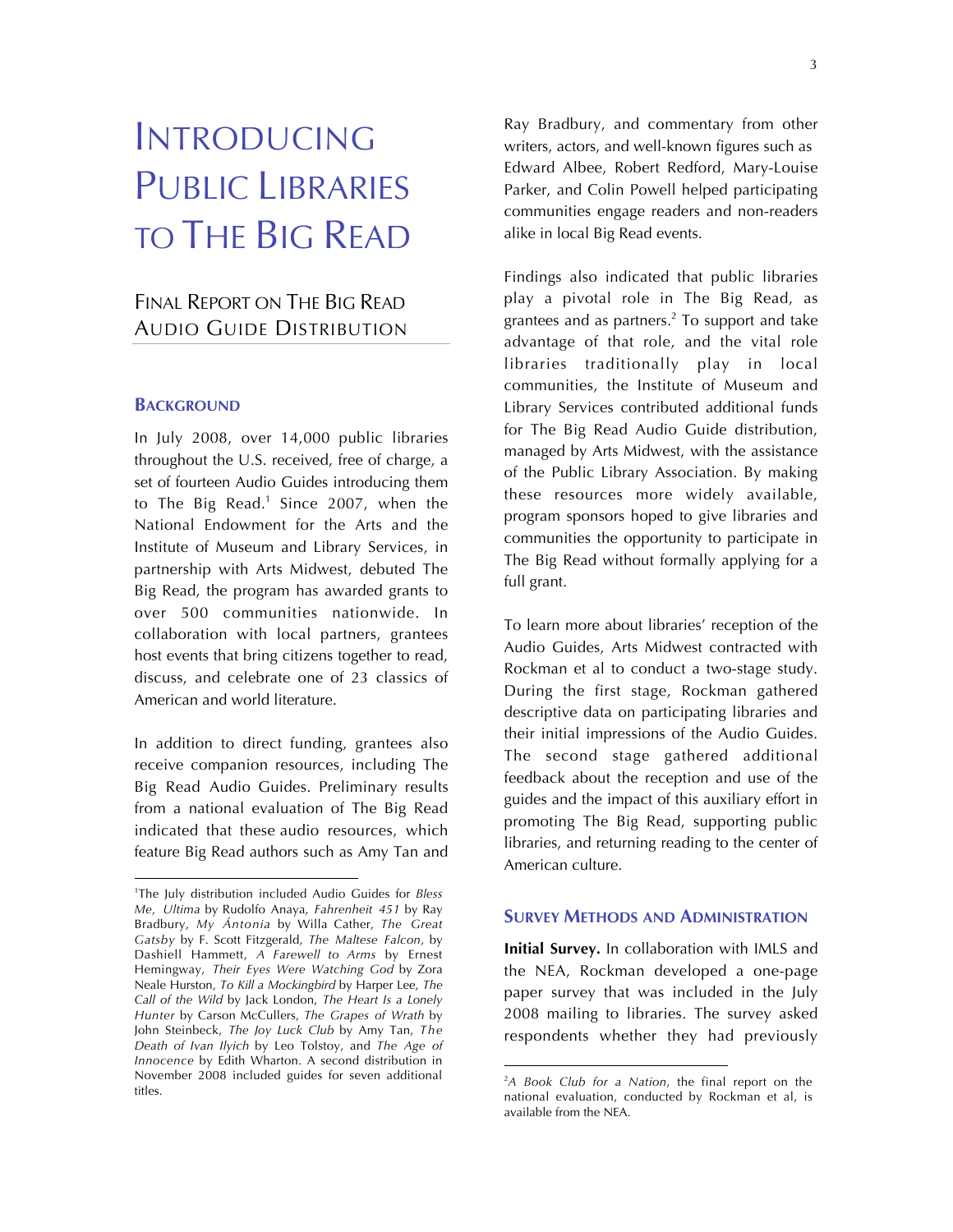heard about The Big Read and how they might use the Audio Guides. It also requested basic descriptive data about the size of the populations served and the numbers of registered borrowers. To generate a sample for a follow-up survey, the initial instrument also asked for email addresses of those willing to take part in a follow-up study.

**Follow-Up Survey.** Approximately one-fifth or 2,287 of The Big Read Audio Guide recipients returned the initial survey and provided email addresses. In October 2008, Rockman invited these libraries, via email, to complete an online follow-up survey designed to gather data about how they used the guides. To boost response rates, Rockman sent a reminder email to the original group in November, and an invitation to 209 additional libraries that had returned initial surveys in the interim.<sup>3</sup> Out of the 2,496 total emails, 313 were undeliverable, leaving 2,183 libraries in the follow-up survey sample.

Closed-ended items on the follow-up survey asked whether respondents added the guides to their audio collection; paired them with companion books, audiobooks, or movies; shared them with schools; used them in book discussion groups; or created special displays. The survey also asked whether respondents observed an increase in interest in The Big Read titles, audiobooks, or DVDs, and among what patron groups—regular borrowers, book clubs, students, or seniors. A final section of the survey asked respondents whether they had visited The Big Read Website and, if so, whether they had accessed other Big Read resources, including lists of participating communities or titles, Reader's Guides, Teacher's Guides, or other grant or program information. Again, the goal was to determine

<sup>3</sup> Libraries returned initial surveys through the fall, and a few continue to come in. In all, Rockman received 2,858 surveys, 2,753 of which were included in the preliminary analysis and report.

 $\overline{a}$ 

the impact of the distribution on the libraries and patrons reached indirectly by The Big Read.

**Follow-Up Telephone Calls.** As part of the study, Rockman followed up with a small sample of respondents from two groups—those who did not respond to the second survey, and those who expressed particular interest or described uses that merited further discussion.

Rockman telephoned 15 non-respondents and 15 respondents to the follow-up survey. The first group was a random list generated from the full respondent group; the second group was purposively selected based on responses to open-ended questions. In both cases, the goal was to explore what factors affected or characterized patterns of use.

The original plan also included calls to a random sample of non-respondents to the initial survey, but emails or comments explaining why librarians were not responding provided sufficient information. The three reasons most often cited were lack of time or staff to process new materials, lack of display or shelving space, and lack of interest in "excerpts." (Follow-up survey respondents cited similar reasons for limited use.) Two libraries returned the Audio Guides.<sup>4</sup>

#### **RESPONSE RATES, SAMPLES, & ANALYSIS**

**Initial Survey.** Rockman received 2,753 surveys from the initial mailing, for an overall return rate of 18.6 percent. Surveys came from all 50 states, with a range of from 1 to 192 surveys per state. States with higher populations (e.g., New York, California) generally received more Audio Guide sets and therefore returned more surveys. Texas, Illinois, and New York had the highest number

<sup>4</sup> A total of 47 libraries, including these, indicated that they would not be able to use the guides.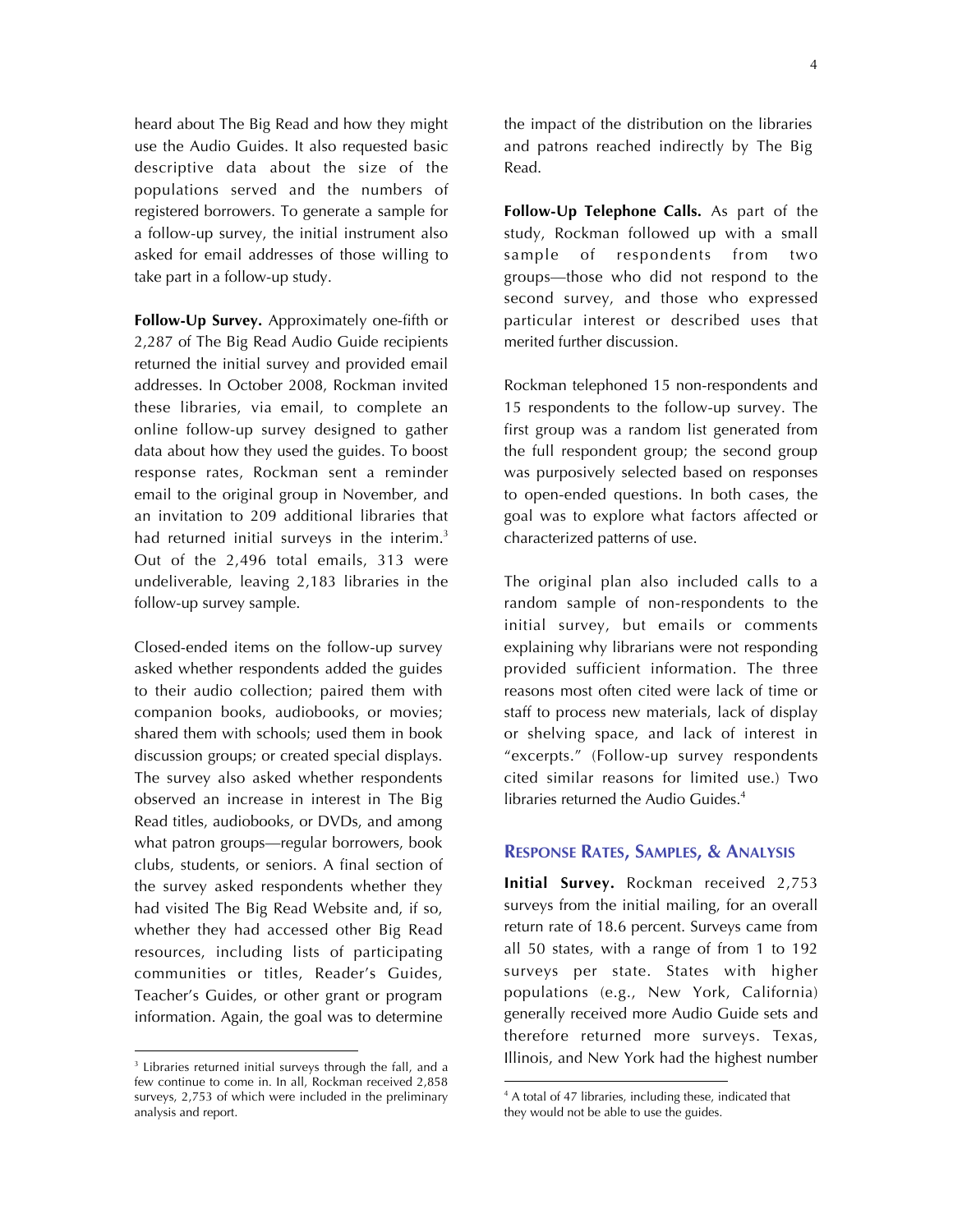of returns, but not the highest rates of return. Table 1 below shows the frequencies and percentages, by state, for surveys that included

respondents' addresses or state name  $(n=2,652)$ .

| <b>State</b>           | <b>Number</b><br>Sent                                                              | <b>Number</b><br><b>Returned</b> | Return<br>Rate | Percent of<br><b>Sample</b> | <b>State</b> | Number<br>Sent | Number<br><b>Returned</b> | Return<br>Rate | Percent of<br><b>Sample</b> |
|------------------------|------------------------------------------------------------------------------------|----------------------------------|----------------|-----------------------------|--------------|----------------|---------------------------|----------------|-----------------------------|
| AK                     | 71                                                                                 | 18                               | 25.3           | 0.7                         | <b>MT</b>    | 106            | 34                        | 32.1           | 1.3                         |
| AL                     | 227                                                                                | 53                               | 23.3           | 2.0                         | NC           | 365            | 45                        | 12.3           | 1.7                         |
| AR                     | 86                                                                                 | 23                               | 26.7           | 0.9                         | ND           | 93             | 31                        | 33.3           | 1.2                         |
| $\mathsf{A}\mathsf{Z}$ | 120                                                                                | 32                               | 26.7           | 1.2                         | NE           | 258            | 68                        | 26.4           | 2.5                         |
| CA                     | 1052                                                                               | 105                              | 10.0           | 3.9                         | NH           | 230            | 53                        | 23.0           | 2.0                         |
| CO                     | 233                                                                                | 45                               | 19.3           | 1.7                         | N            | 384            | 77                        | 20.1           | 2.9                         |
| CT                     | 239                                                                                | 47                               | 19.7           | 1.7                         | NM           | 92             | 23                        | 25.0           | 0.9                         |
| <b>DE</b>              | 29                                                                                 | 5                                | 17.2           | 0.2                         | NV           | 74             | 10                        | 13.5           | 0.4                         |
| FL.                    | 290                                                                                | 50                               | 17.2           | 1.9                         | <b>NY</b>    | 1074           | 154                       | 14.3           | 5.7                         |
| <b>GA</b>              | 127                                                                                | 11                               | 8.7            | 0.4                         | OH           | 731            | 72                        | 9.8            | 2.7                         |
| H <sub>l</sub>         | $\overline{2}$                                                                     | $\mathbf{1}$                     | 50.0           | <1                          | OK           | 146            | 47                        | 32.2           | 1.7                         |
| IA                     | 548                                                                                | 92                               | 16.8           | 3.4                         | <b>OR</b>    | 177            | 44                        | 24.9           | 1.6                         |
| ID                     | 132                                                                                | 33                               | 25.0           | 1.2                         | PA           | 650            | 130                       | 20.0           | 4.8                         |
| IL                     | 774                                                                                | 178                              | 23.0           | 6.6                         | R1           | 72             | 10                        | 13.9           | 0.4                         |
| $\textsf{IN}{}$        | 370                                                                                | 81                               | 21.9           | 3.0                         | <b>SC</b>    | 167            | 23                        | 13.8           | 0.9                         |
| <b>KS</b>              | 372                                                                                | 91                               | 24.5           | 3.4                         | <b>SD</b>    | 82             | 24                        | 29.3           | 0.9                         |
| KY                     | 191                                                                                | 57                               | 29.8           | 2.1                         | <b>TN</b>    | 234            | 39                        | 16.7           | 1.4                         |
| LA                     | 309                                                                                | 31                               | 10.0           | 1.2                         | <b>TX</b>    | 823            | 192                       | 23.3           | 7.1                         |
| MA                     | 466                                                                                | 82                               | 17.6           | $3.0\,$                     | UT           | 104            | 18                        | 17.3           | 0.7                         |
| MD                     | 309                                                                                | 9                                | 2.9            | 0.3                         | VA           | 327            | 38                        | 11.6           | 1.4                         |
| ME                     | 259                                                                                | 67                               | 25.9           | 2.5                         | <b>VT</b>    | 186            | 35                        | 18.8           | 1.3                         |
| MI                     | 608                                                                                | 126                              | 20.7           | 4.7                         | <b>WA</b>    | 181            | 22                        | 12.2           | 0.8                         |
| MN                     | 326                                                                                | 42                               | 12.9           | 1.6                         | WI           | 459            | 96                        | 20.9           | 3.6                         |
| <b>MO</b>              | 337                                                                                | 48                               | 14.2           | 1.8                         | <b>WV</b>    | 149            | 17                        | 11.4           | 0.6                         |
| <b>MS</b>              | 62                                                                                 | 9                                | 14.5           | 0.3                         | <b>WY</b>    | 57             | 14                        | 24.6           | 0.5                         |
|                        | <b>TOTAL SENT: 14,802</b>                                                          |                                  |                |                             |              |                |                           |                |                             |
|                        | OVERALL RETURNS, N=2,753; RETURN RATE, 19%. RETURNS WITH ADDRESSES/STATES, N=2,652 |                                  |                |                             |              |                |                           |                |                             |

**Table 1. Frequency and Percent of Surveys Received, by State (n = 2,652)**

A sizeable percentage of the initial survey respondents identified their libraries as "city or municipal" libraries, but responses to an item asking about the size of populations served suggest that responses from populous states did not necessarily come from populous areas. Twothirds of the surveys received (67%) were from libraries located in rural areas, with the remaining

from suburban (21%) and urban libraries (9%); 3 percent did not answer the question.

Less than half of the sample (42%) identified themselves as a city library or municipal library; Smaller percentages said they were a branch of a city, county, or regional library (14%), or a county or consolidated library system (12%).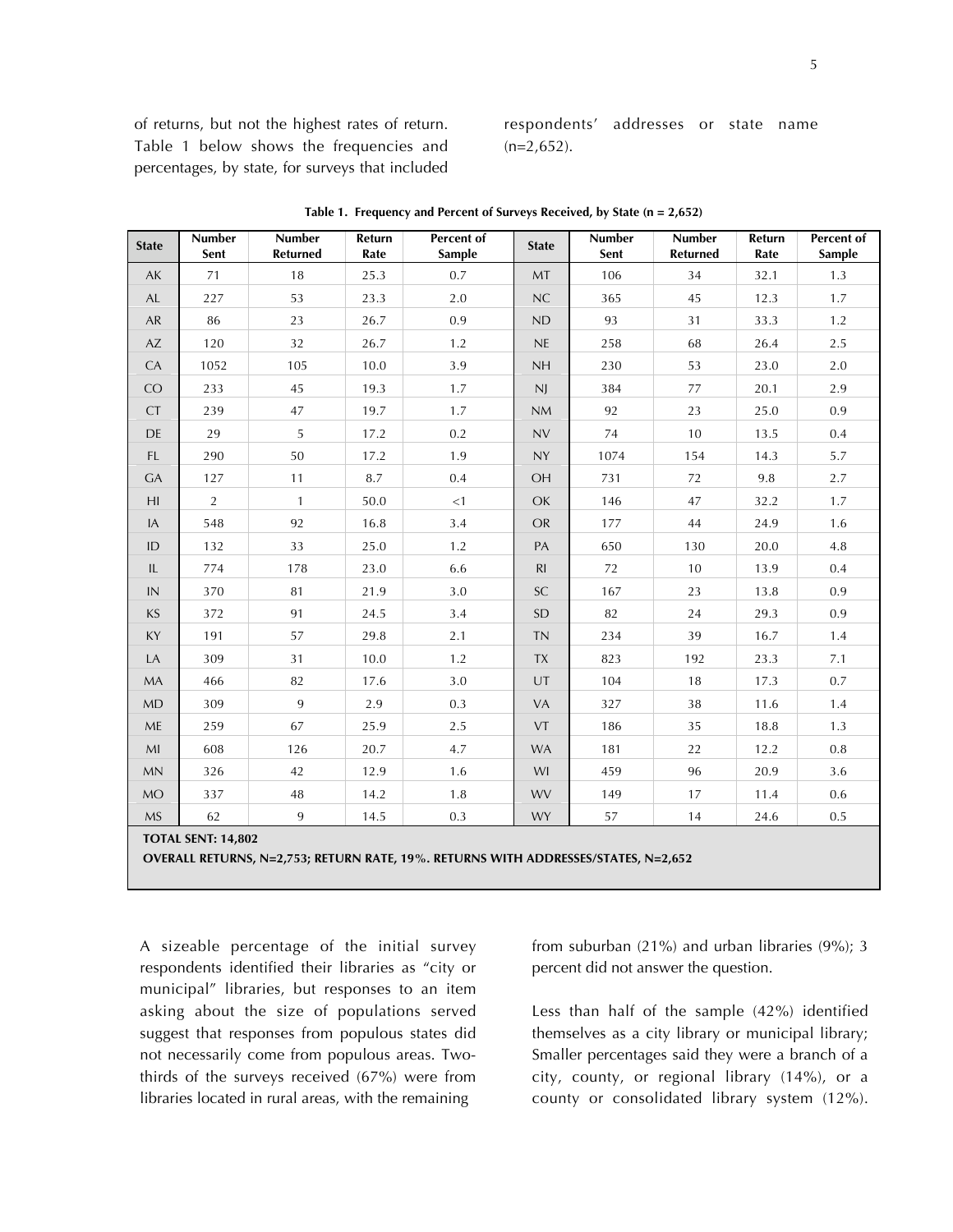Close to one-fifth of the respondents (18%) selected the "other" option. Coding showed that they most commonly described their library as a special district library or as a township, rural, or village library. Somewhat fewer respondents described their libraries as cooperative, federated, or association libraries; school district libraries; tribal libraries; volunteer libraries; or non-profit libraries. (See survey responses, p. 20.)

When asked about the size of the populations and registered borrowers their libraries served, the largest number of respondents selected "under 5,000" as the population option, and more than half reported having fewer than 5,000 borrowers; around a fourth (23%) had over 10,000.

**Follow-up Survey.** Rockman originally planned to create a stratified random sample of 2,000 names, from those completing the initial survey and providing valid email addresses. After removing the names of those who said they would not be able to use the guides (n=47) and those with missing or incomplete email addresses (n=376), we were left with 2,287 names. Instead of sampling from the list, Rockman invited the entire sample of 2,287 to take the follow-up survey. The additional names provided some cushion for the likelihood that some emails would bounce back. As noted above, Rockman also drew on surveys received but not entered or included in the preliminary analysis, and ended with a sample of 2,183 libraries receiving the email inviting them to complete the online follow-up survey.

A total of 679 of these libraries submitted followup surveys, for a response rate of 31 percent. Once duplicate records or those with no data were eliminated, the final sample used for analyses was 624 surveys.

The majority of respondents were library directors or managers (68%); the remainder were librarians (25%), assistant directors or managers (3%), library staff  $(2\%)$ , program coordinators  $(2\%)$ , administrative staff (<1%), or other (1%).

Due to missing data and different respondents submitting surveys on behalf of their libraries, we were unable to match all the first and second survey respondents. Based on matches for 514 libraries, we were, however, able to determine that the second sample was very representative of the first. Library location mirrored the first group, with two-thirds (67%) of the responses from libraries in rural areas; one-fourth (24%), from those in suburban areas; and 9%, from those in urban areas (compared to 67%, 21%, and 9%; 3% missing). Close to half (44%) of the second set of responses, like the first, came from city or municipal libraries, and similar percentages, from branch libraries (13%) or county or consolidated libraries (12%). More than half of the libraries in the second sample had fewer than 5,000 borrowers, and approximately a fourth (23%), over 10,000 borrowers. (See Tables 2 and 3; initial survey results in parentheses.)

**Table 2. Population Served by Libraries in Follow-up Sample**

| Population Served  | Percent of Respondents |
|--------------------|------------------------|
| <b>Under 5,000</b> | 39% (41%)              |
| $5,000 - 9,999$    | 18% (18%)              |
| 10,000-49,999      | 33% (30%)              |
| 50,000-99,999      | $6\%$ (6%)             |
| 100,000-250,000    | $3\%$ (3%)             |
| Over 250,000       | $1\%$ (1%)             |

**Table 3. Registered Borrowers of Libraries in Follow-up Sample**

| Registered Borrowers | Percent of Respondents |
|----------------------|------------------------|
| <b>Under 1,000</b>   | 23% (24%)              |
| $1,000 - 4,999$      | 35% (33%)              |
| 5,000-9,999          | 20% (16%)              |
| 10,000-50,000        | 19% (19%)              |
| Over 50,000          | $4\%$ (4%)             |

Follow-up surveys came from 47 states; the number of surveys received from each ranged from 1 to 41. Again, the states with the highest numbers of returns—California, Illinois, Michigan, New York, Pennsylvania, Texas, and Wisconsin—were the more populous states, with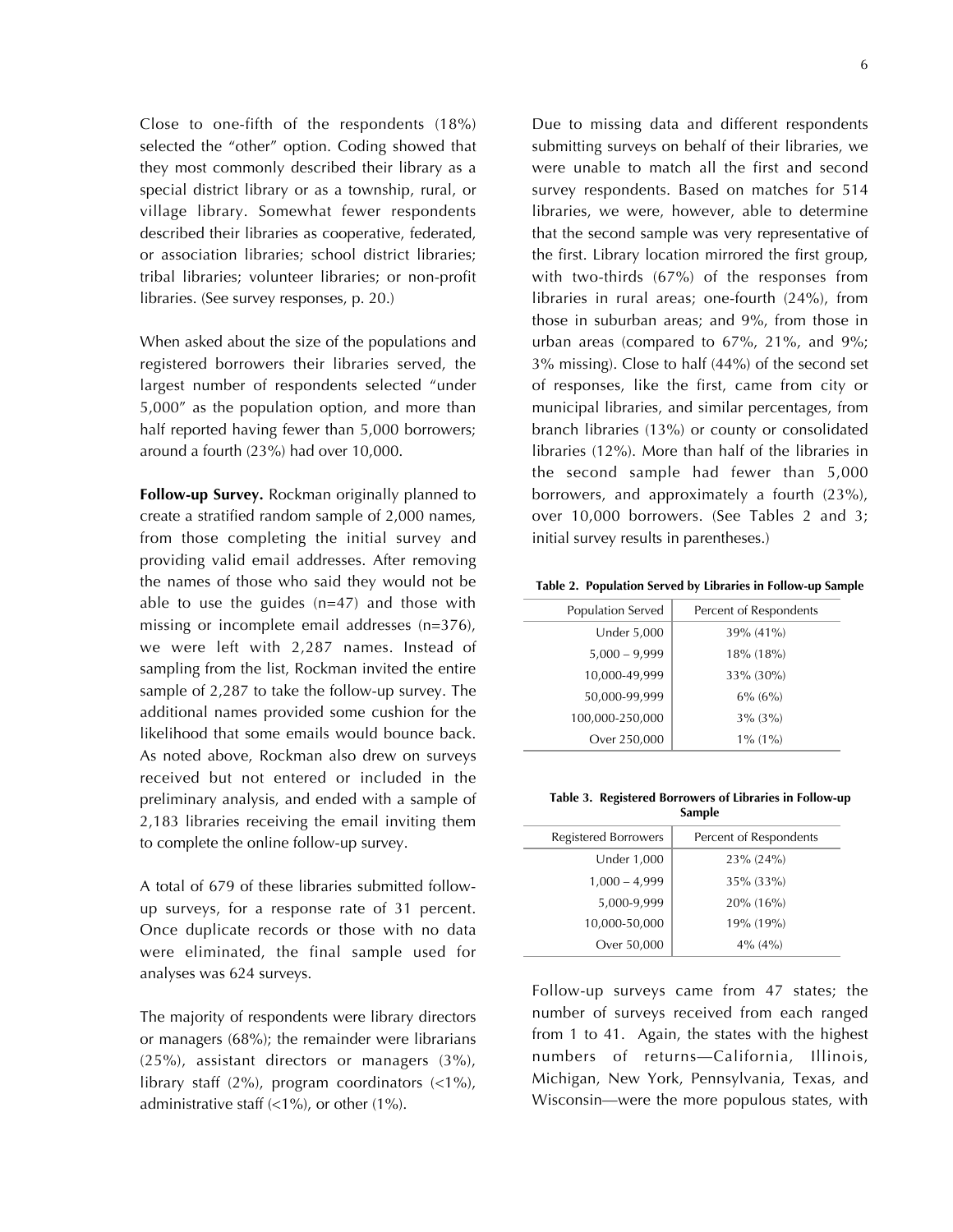thus more libraries (or names on the list). Those states from which there were no responses included Alaska, Delaware, and Hawaii, which received relatively few sets of Audio Guides in

the initial mailing, and returned few surveys (see Table 1). A few (18) respondents did not identify their state. Table 4 shows the frequencies and percentages of surveys received by state.

| <b>State</b>                                                                                                                       | Number of<br><b>Responses</b> | Percent of<br><b>Sample</b> | <b>State</b> | Number of<br><b>Responses</b> | Percent of<br>Sample |
|------------------------------------------------------------------------------------------------------------------------------------|-------------------------------|-----------------------------|--------------|-------------------------------|----------------------|
| AK                                                                                                                                 | $\mathbf{0}$                  | $\mathbf 0$                 | MT           | 6                             | 1.0                  |
| AL                                                                                                                                 | 7                             | 1.1                         | NC           | 16                            | 2.6                  |
| ${\sf AR}$                                                                                                                         | $\overline{4}$                | .6                          | ND           | $\overline{4}$                | $.6\phantom{0}$      |
| AZ                                                                                                                                 | $\overline{7}$                | 1.1                         | <b>NE</b>    | 15                            | 2.4                  |
| CA                                                                                                                                 | 29                            | 4.6                         | NH           | 14                            | 2.2                  |
| CO                                                                                                                                 | $\overline{7}$                | 1.1                         | N            | 16                            | 2.6                  |
| <b>CT</b>                                                                                                                          | 12                            | 1.9                         | <b>NM</b>    | $\overline{4}$                | .6                   |
| DE                                                                                                                                 | $\overline{0}$                | $\overline{0}$              | NV           | $\overline{4}$                | .6                   |
| $\mathsf{FL}$                                                                                                                      | 14                            | 2.2                         | <b>NY</b>    | 41                            | 6.6                  |
| GA                                                                                                                                 | $\mathbf{1}$                  | $.2\,$                      | OH           | 15                            | 2.4                  |
| H <sub>I</sub>                                                                                                                     | $\mathbf{0}$                  | $\mathbf{0}$                | OK           | 9                             | 1.4                  |
| IA                                                                                                                                 | 19                            | 3.0                         | <b>OR</b>    | 19                            | 3.0                  |
| ID                                                                                                                                 | $\overline{7}$                | 1.1                         | PA           | 32                            | 5.1                  |
| IL                                                                                                                                 | 40                            | 6.4                         | R1           | $\overline{2}$                | $\cdot$ 3            |
| IN                                                                                                                                 | 17                            | 2.7                         | <b>SC</b>    | $\overline{4}$                | .6                   |
| $\mathsf{KS}% _{M_{1},M_{2}}^{\alpha,\beta}(\mathcal{N}_{M_{1},M_{2}}^{\alpha,\beta}(\mathcal{N}% _{M_{1},M_{2}}^{\alpha,\beta}))$ | 18                            | 2.9                         | <b>SD</b>    | $\overline{4}$                | .6                   |
| KY                                                                                                                                 | 13                            | 2.1                         | <b>TN</b>    | 9                             | 1.4                  |
| LA                                                                                                                                 | $\mathbf{3}$                  | $.5\,$                      | TX           | 33                            | 5.3                  |
| <b>MA</b>                                                                                                                          | 16                            | 2.6                         | UT           | 11                            | 1.8                  |
| MD                                                                                                                                 | $\overline{2}$                | 0.3                         | VA           | 12                            | 1.9                  |
| ME                                                                                                                                 | 16                            | 2.6                         | VT           | 10                            | 1.6                  |
| $M\!I$                                                                                                                             | 30                            | 4.8                         | WA           | 10                            | 1.6                  |
| <b>MN</b>                                                                                                                          | 11                            | 1.8                         | WI           | 27                            | 4.3                  |
| MO                                                                                                                                 | $\, 8$                        | 1.3                         | <b>WV</b>    | $\overline{2}$                | .3                   |
| MS                                                                                                                                 | $\mathbf{1}$                  | $\cdot$ .2                  | <b>WY</b>    | 5                             | $.8\,$               |

**Table 4. Frequency and Percent of Follow-up Surveys Received, by State (n=606\*)**

*\*18 (2.9%) respondents did not answer this question*

**Data Analysis.** For both surveys, Rockman ran basic descriptives and frequencies for the closed-ended survey items, and correlations where warranted. In analyzing the data from the initial survey, for example, Rockman looked at whether libraries that had heard of

The Big Read were more likely to use the Audio Guides. In analyzing responses to openended questions, Rockman reviewed all responses to identify emerging themes. Once a list of recurrent themes was established, Rockman coded all responses.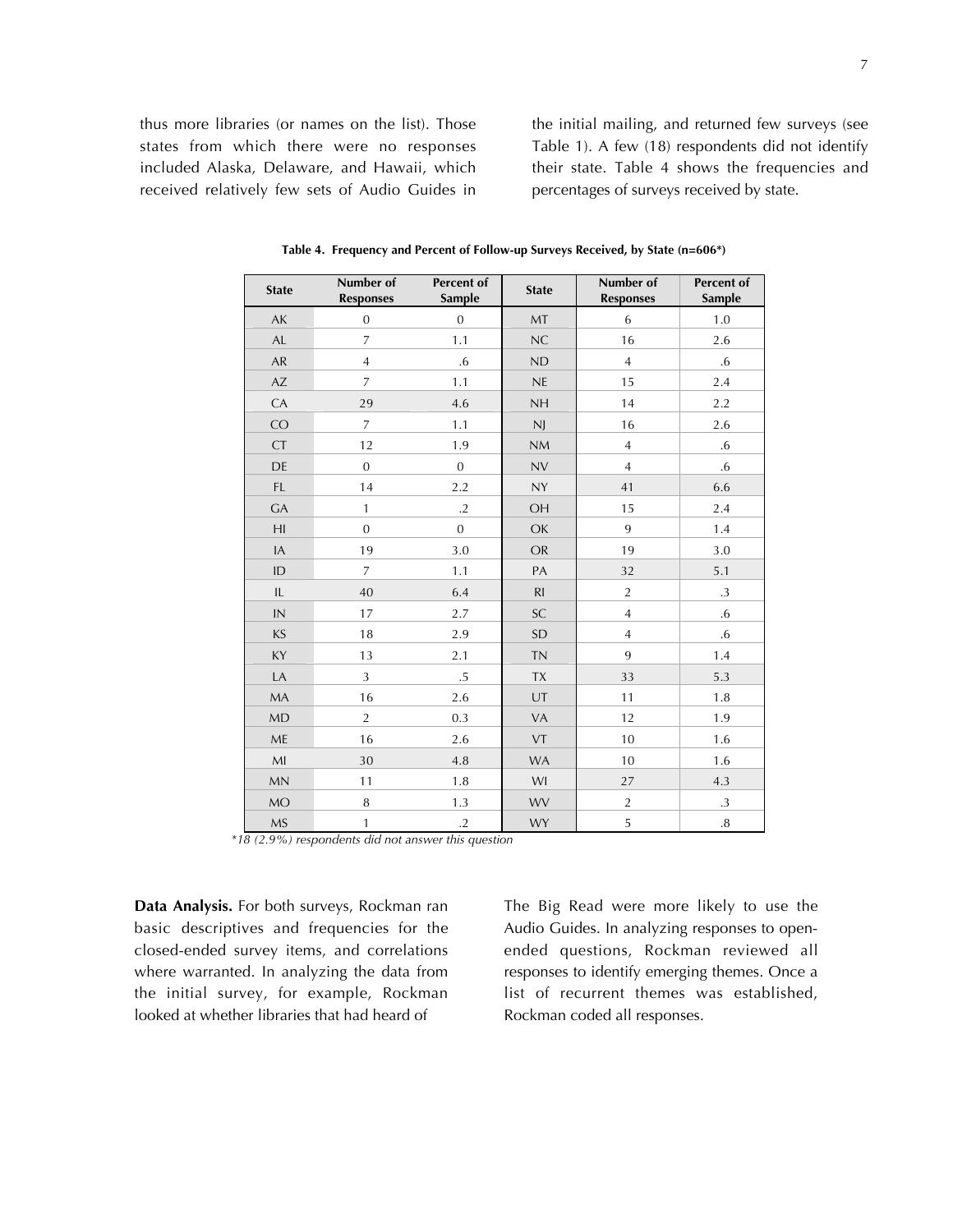Most survey respondents welcomed The Big Read Audio Guides. The majority of initial survey respondents thought they would use the guides. Almost all of the follow-up survey respondents (90%) said that they were glad to have received them, and threequarters reported that they had used them. Responses to open-ended questions and unsolicited feedback echoed the positive feedback. Even librarians who noted limited interest among patrons expressed their own pleasure in listening to the guides and said they would keep promoting them.

- **Promoting the Audio Guides to particular audiences helped ensure their use.** Feedback indicated that simply adding the guides to audio collections or displaying them for the general public did not guarantee interest or circulation. What did attract interest was targeted promotion, through displays, book kits, or announcements to teachers, students, parents, or other special interest groups.
- **Among the groups respondents found, or thought would be, most receptive to the Guides were book clubs.** Librarians who targeted certain audiences reported the most interest among book clubs, which could use the guides not only to enhance current book discussions but also guide future selections.
- **Many librarians saw teachers or students as a prime audience for the Audio Guides.** Although only one in five survey respondents had shared the guides with teachers or schools, those who had found students to be a natural, receptive audience. Students, they reported, often seek help with assignments or required reading lists. To serve the student audience, some librarians had added the

guides to a student resource section; others had alerted teachers and school librarians to the guides or forwarded them to schools. Some who said the guides had attracted limited interest noted that they seemed more appropriate for schools than libraries.

- **Pairing the Audio Guides with companion books appeared to generate interest in both.** A third of the survey respondents said the guides generated an interest in books and authors. One librarian specifically noted increased circulation of the classic titles among teens and young adults. Displaying or shelving the guides with the books seemed to be more effective than adding them to audio collections. Several librarians said they created kits (with the Audio Guide, book, and DVD) to generate across-the-board interest.
- **Those familiar with The Big Read were more likely to see how the Guides tied into their other library efforts, and to be among the Audio Guides' most enthusiastic recipients and promoters.** Many libraries (half of the initial respondent group of 2,693) were already familiar with The Big Read, as grant recipients or partners, or through media outlets advertising Big Read events in neighboring communities. The Audio Guide sets generated interest in the full range of Big Read titles. In part because librarians and patrons were already familiar with the guides, they were able to clear up any confusion about what the guides were and to direct patron groups to them.
- **The Audio Guides also generated interest in The Big Read among those unfamiliar with the program.** Approximately half of the responses to both surveys came from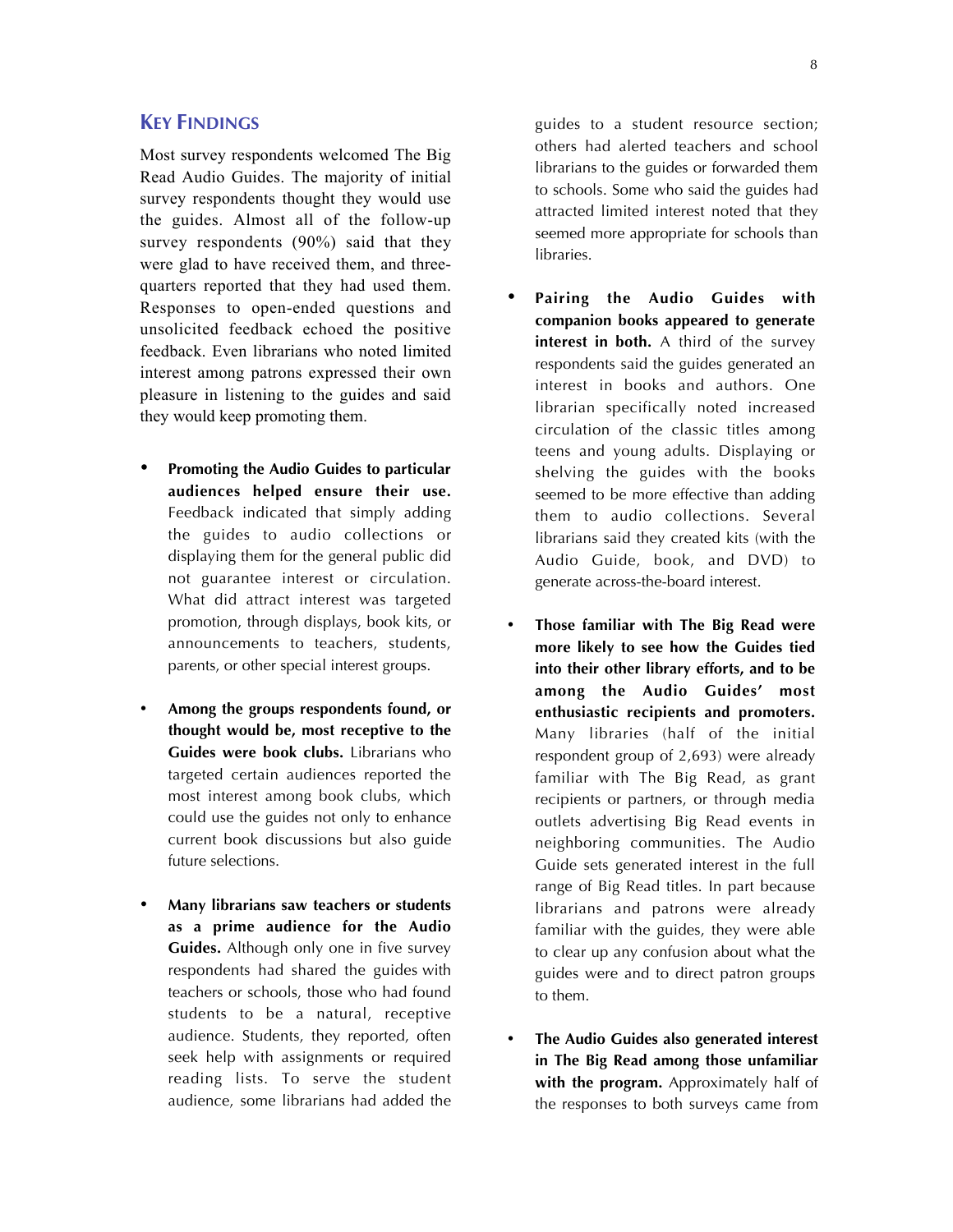those who had *not* heard about The Big Read prior to receiving the Audio Guides. Levels of use, reported on the follow-up survey, did not differ based on whether respondents had or had not heard of the program: three-fourths of both groups said they had used the guides.

Half of both groups (49% of those who were familiar with the program and 53% of those who were not) also said that they had visited The Big Read web site. Many (41%) of those who visited the site said they had downloaded other Big Read resources, most frequently lists of featured books, a Big Read brochure, the contents of the Reader's Guide, or press releases. Half of the respondents (50%) who visited The Big Read Web site said that they looked at information about applying for a Big Read grant.

• **Timing and other operational factors affected reception and survey responses.** The time it takes libraries to process new items and the timing of the surveys likely affected both use and response rates. Some librarians are still submitting initial surveys, suggesting that the guides are just now reaching their desks or advancing to the head of the processing queue. Of the follow-up survey respondents offering reasons for why their patrons did not use the guides, close to one in five (21%, n=60) attributed limited use to delays in processing or related issues such as lack of staff and shelving or display space.<sup>5</sup>

- **Another common explanation for lack of use or lukewarm responses was confusion about the Audio Guides.** Several survey respondents (17%, n=50) explaining low interest or use said that their patrons expected or preferred audiobooks, as opposed to commentary. A few also said that once patrons discovered The Big Read Audio Guides were not audiobooks, they returned them to the library. Some added that their patrons rarely read commentary or criticism, or, with limited leisure time, would likely opt for listening to the book rather than listening to commentary or "excerpts."
- **Negative responses were few, and often alluded to the fact that the materials were not requested.** A small number of Audio Guide recipients—less than 1% for each survey or around 30 in all—responded negatively to the mailing. The group included small and large libraries, both short on space and staff that they can assign to unsolicited materials. A few said that they devote the staff and space they have to books, not audio materials, or that their patrons preferred books to audiobooks or "abridged" versions. Not fully understanding the purpose or circumstances of the mailing, some recipients, noting limited book budgets, said that free books would have been more welcome.

<sup>5</sup> A total of 288, or 46% the 624 respondents provided reasons. A few offered more than one reason, bringing the total to 291, the denominator used in calculating percentages of each coded response. See p. 15 and Table 8, below.)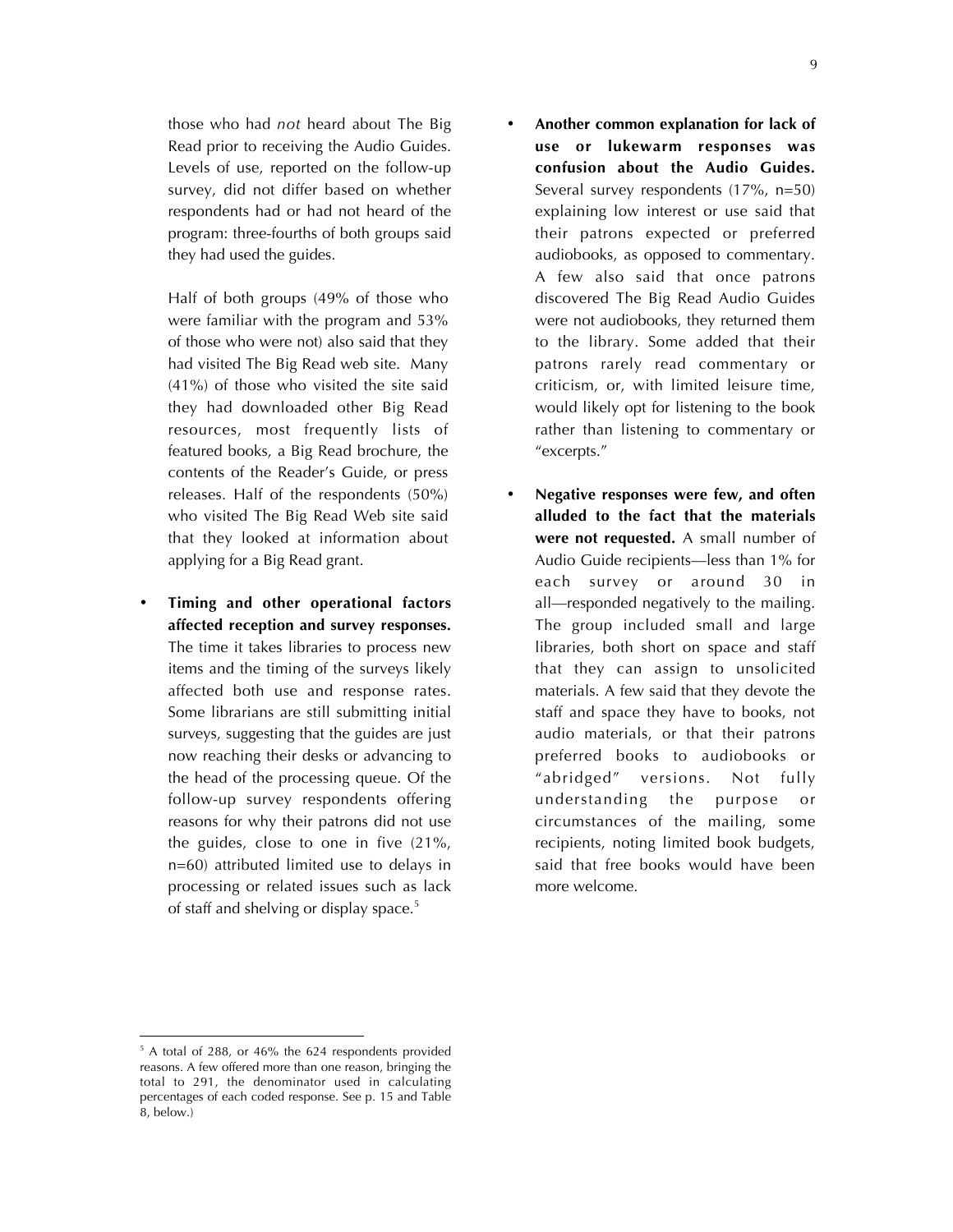## DISCUSSION OF FINDINGS

#### **I. RECEPTION BY LIBRARIES**

#### **Overall Responses**

Most librarians, completing one or both surveys, responded positively to the Audio Guides and saw them as a welcome way to enhance their collections or interest patron groups in Big Read titles and authors. When asked, on the initial survey, whether the Audio Guides tied in with other library programs and efforts, the majority of respondents (61%) answered "yes." (Just under a third were "not sure" how the resources would fit with other efforts; a small percentage said "no" or did not answer the question.) Nearly all (90%) of the follow-up survey respondents said that they were glad to have received the Audio Guides.

Responses to open-ended questions and voluntary feedback generally echoed positive survey responses. Some librarians enclosed thank-you notes with the initial paper surveys, added favorable comments in margins, or sent pictures of Big Read displays. A respondent whose library was switching from audiocassettes to CDs was happy to have The Big Read set to anchor their new collection. Other librarians—those with limited resources, those committed to promoting literary classics, those routinely suggesting titles for book groups or creating book kits for avid, homebound, or school-age readers—indicated that the guides were welcome additions.

Lukewarm or negative responses to both surveys generally came from those who said space and staff were in short supply or that they would have preferred audiobooks or the books themselves. A few librarians indicated that unsolicited items in particular create burdens because of staff or space shortages.

One librarian who returned the guides explained that they had been part of a Big Read, and did not feel their patrons were interested in the Audio Guide (for *Fahrenheit 451*). This librarian, like a few others who wrote comments on the surveys, thought other libraries could make better use of the CD set, and suggested smaller libraries especially be contacted before distributing unsolicited materials. There was, among a very few respondents (n=7), a misperception that this mailing was an expensive undertaking and that taxpayers' dollars or available resources could have been better spent in support of libraries.

Of the follow-up survey respondents offering reasons for lack of use the guides, close to one in five (21%, n=60) cited processing challenges.6 Calls to or emails from nonrespondents (n=20) revealed that approximately half had not yet catalogued or circulated the Audio Guides they received in July. A few of this group (n=5) and of the survey respondents (4%, n=11) said they were unsure where the guides were in the library's store of unsolicited items or processing queue.

As noted in the Key Findings, a few *initial* surveys are still arriving each week. As also noted, the time involved in processing and the timing of the surveys likely affected not only use but also survey response rates.

Another common explanation for low interest or use (17%, n=50) was that patrons expected or preferred audiobooks, as opposed to commentary. Some librarians thought the guides were more appropriate or geared toward teachers and students (15%), that patrons preferred contemporary or best-

 $6$  As noted above and in Table 8, p. 15, 288 respondents offered 291 explanations for lack of interest or use.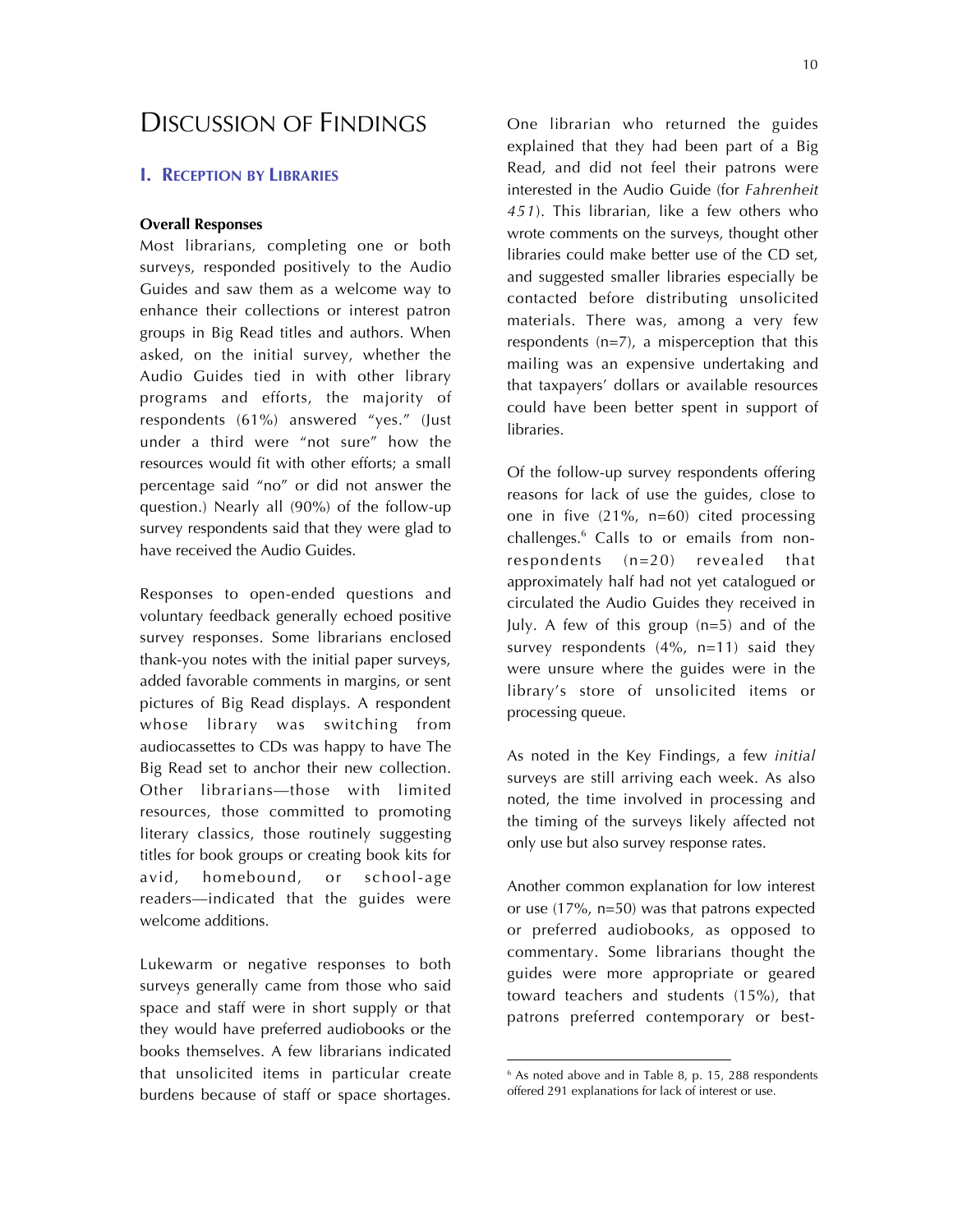selling titles (10%). A few (4%) said they did not have all the companion titles in their collections. Similar percentages of respondents said they were not sure why the guides had not attracted interest or thought more time was needed (14% and 15%, respectively). While accounting for tepid interest among patrons, several librarians also shared their own personal excitement.

#### **Use of the Audio Guides**

Three-quarters of the follow-up survey respondents reported that they had used the Audio Guides. The majority of users added The Big Read Audio Guides to their audio collections. This behavior was in keeping with how respondents from the initial survey had anticipated using the guides (see initial results, in parenthesis, in Table 5). The second and third ranking uses of the guides were to "Display them with companion books and/or videos" and "Recommend them to book groups." One in five respondents shared the guides with teachers or school librarians. Table 5 below shows the percentages of respondents selecting each choice. (Participants could select multiple uses, and, on average, selected two of the survey choices.<sup>7</sup> )

**Table 5. How Respondents Used The Big Read Audio Guides (N= 475)**

| Uses of Audio Guides                             | Percent of<br>respondents <sup>*</sup> |
|--------------------------------------------------|----------------------------------------|
| Added them to audio collection                   | 80% (72%)                              |
| Displayed (e.g., with companion<br>books/videos) | $46\%$ (46%)                           |
| Recommended to book<br>clubs/discussion groups   | 39% (41%)                              |
| Shared with teachers or school<br>librarians     | 20% (32%)                              |
| Created a special Big Read display               | 18% (NA)                               |
| Other                                            | $10\%$ (6%)                            |

\* Percentages exceed 100 because respondents could select multiple options.

 $\overline{a}$ 

Smaller percentages reported using the guides in "other" ways, such as:

- recommending them to regular patrons or students;
- previewing or using the guides themselves;
- adding them to book collections or kits;
- giving them away to patrons or schools;
- advertising them with a newspaper article, press release, or blog;
- creating a new program around them; or
- playing them in the library.

There were a few notable differences between projected and actual use, or between initial and follow-up survey responses, and between use and *effective* use. On the initial survey, approximately a third of the respondents said they would share the Audio Guides with schools or teachers. On the follow-up survey, fewer, or 20 percent, reported that they had done so. This may have been a matter of timing: librarians noted that teachers already had their reading lists set, and the titles were not included. Those who had shared the guides with teachers and students found this to be an effective strategy.

#### **Effective Displays & Promotion**

Follow-up survey respondents also described strategies that seemed especially effective in attracting interest in the guides among patrons. Chief among these were:

• **Displaying or bundling Audio Guides** with companion books, DVDs, and resources. A number of librarians reported that displaying the Audio Guides with companion books or DVDs drew attention to them and helped clarify that these were guides, not audiobooks.

Respondents also frequently mentioned creating kits or bundling guides with companion titles and other resources.

 $<sup>7</sup>$  Mean = 2.14, Standard Deviation = 1.08</sup>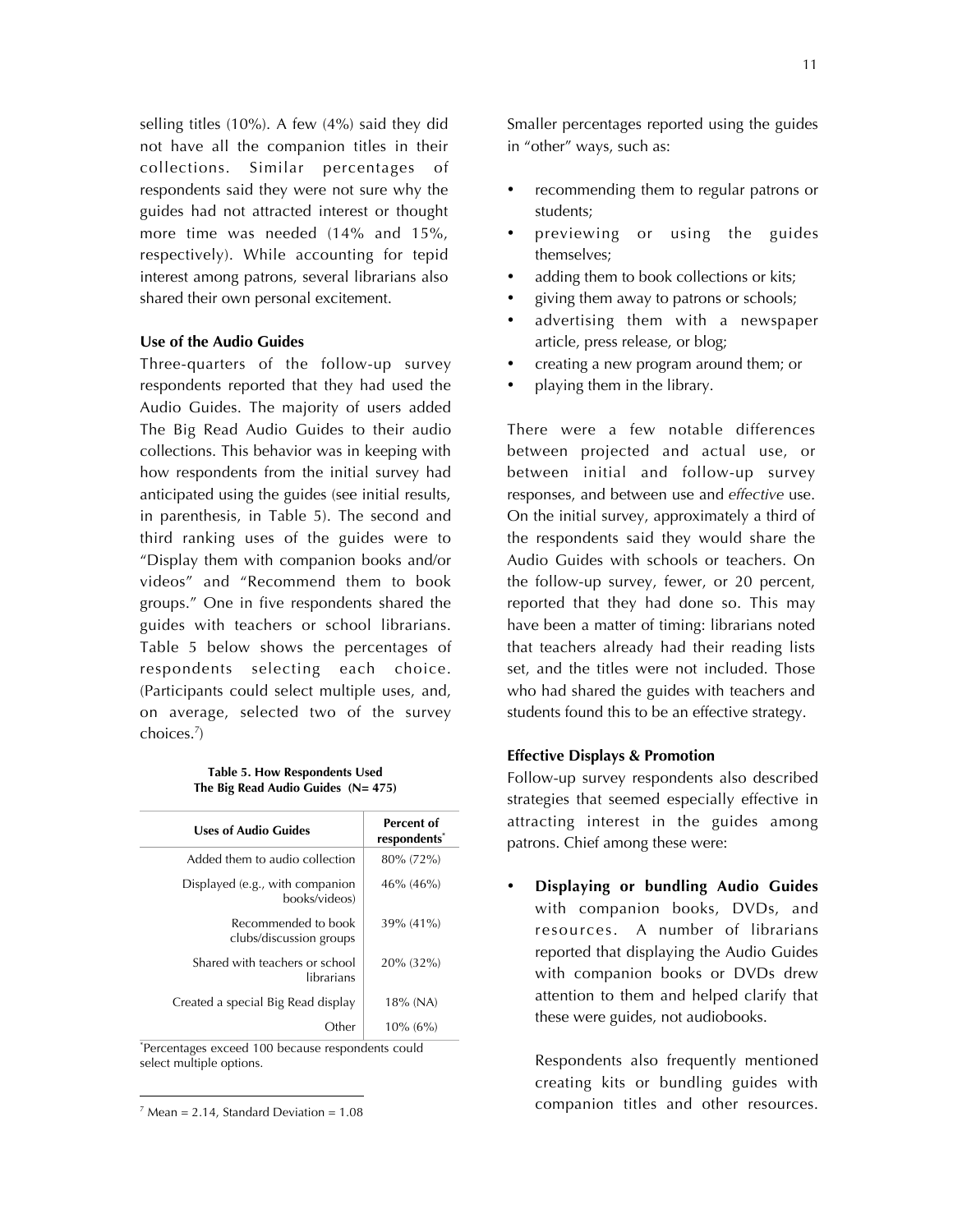12

One librarian explained that they were "purchasing the book for each," and another indicated that, if requested, they would "purchase VHS or DVDs that are available to supplement materials." These kits appear to be popular with book clubs. One library also regularly "bundles" books, DVDs, or other materials for homebound readers. Continuing with this multimedia promotional strategy, some respondents said they were planning to do "a very big publicity article," or promote the combined resources with "a special article in our town newsletter." Libraries with more extensive collections planned to display the Audio Guides in their "literary criticism" section.

As evidence that the companion display strategy worked, one respondent said that they were "actually circulating more classics to teens/young adults with the Audio Guides."

- **Recommending Audio Guides to book clubs**. Respondents noted that the Audio Guides could not only offer interesting commentary and background for book club groups, but also influence what they read. One librarian reported that *The Maltese Falcon* fit well with a club's current theme of "murder and mayhem." Some respondents also indicated that book club members, as opposed to general patrons, would be more interested in commentary.
- **Sharing with teachers and students.** Several respondents found promotion to teachers and students an effective and appropriate way to use the guides. Some had contacted teachers or school librarians—via phone, email, letter, or inperson presentation—to alert them to the new additions. One librarian had actually worked "with high school and college

students and teachers to add these titles to their reading lists for required reading assignments." A few had also contacted local community colleges or other "special interest groups," such as homeschoolers. A librarian who had asked high school students for their opinion of the guides reported that students found them to be "very helpful."

Rather than contacting teachers, some librarians focused on promotion to students and parents within the library. Some had pointed the Audio Guides out to students—and to parents—looking for information on books or authors for school assignments. A few had also advised Youth Librarians to do so. Others had shelved the guides in their Cliffs Notes section. One librarian had displayed the guides alongside the "reading list required for graduation."

Several respondents reported that the Audio Guides had already drawn positive responses. "Our teachers are VERY interested in these titles," wrote one librarian. Others wrote that they "had several on display with a copy of the book and the local English teachers asked if they could use them," that "School librarians and teachers were very interested in using them for classes, groups, and meetings," and that "Students whose curriculum calls for them to read these titles really enjoyed having them as a reading guide."

• **Adding to or creating a classics section**. A few libraries emphasized that the books discussed in the Audio Guides were literary classics. One respondent said they had shelved the guides "in a special unit we purchased to display 'The Great Lecture Library' titles we bought from Recorded Books." Others added the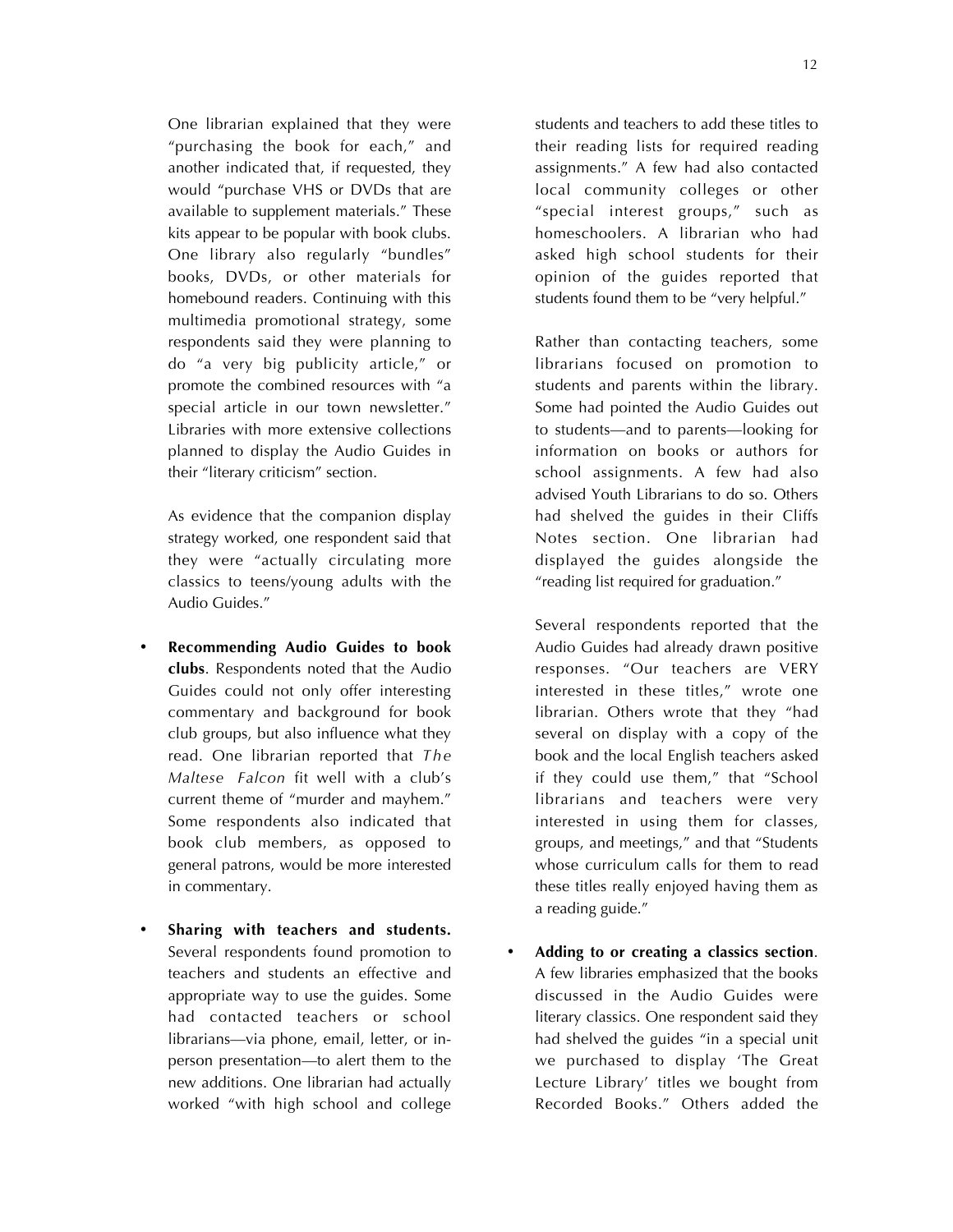guides to existing classics sections, with promos that read "A Taste of Modern Classics," "Good Reads," or "Classics: How Many Have You Read?" One respondent noted, "I've been waiting to set up a section on the classics. This fits right in with what I want to do."

• **Making personal recommendations.** Some librarians found that "personal recommendations work best," and "hand sold" the Audio Guides. In a few cases, respondents said they had encouraged library staff to listen to the guides so they could make their own recommendations.

#### **II. RESPONSES FROM PATRONS**

#### **Overall Interest and Appeal**

The majority of respondents who used The Big Read Audio Guides thought that they were popular with patrons. More, however, reported that they were "somewhat popular" than "very popular" (56% compared to 6%). Approximately one-fifth of the respondents (19%) said they were "not at all popular," and another fifth (21%) were "not sure." Although respondents thought the Audio Guides were popular with patrons, approximately half (52%) said that patrons were less interested in them than in other resources; 42 percent said patrons showed similar levels of interest.

There were some indications that the Audio Guides had sparked an interest in related authors or titles. Approximately one-third of the respondents (30%, n=139) who had used the Audio Guides said that they had generated interest in authors or titles. In citing evidence, almost two-thirds of this group (64%) cited inquiries about companion books. One third said that they noticed inquiries about other media, and book club selections of related authors or titles. (See Table 6. Respondents on average selected two choices each. $8$ )

|                     | Table 6. Evidence Suggesting Greater Interest in Authors |
|---------------------|----------------------------------------------------------|
| or Titles $(N=139)$ |                                                          |

| Evidence<br>of interest                                             | Percent<br>of Respondents <sup>*</sup> |
|---------------------------------------------------------------------|----------------------------------------|
| Inquiries about companion books                                     | 64%                                    |
| Inquiries about companion videos/<br>DVDs/books on tape/audio CDs   | 33%                                    |
| Book club selection                                                 | 32%                                    |
| Higher than average checkout of<br>companion books                  | 27%                                    |
| Check-out of videos/DVDs/ audio<br>CDs                              | 26%                                    |
| Inquiries/checkouts by local<br>teachers                            | 21%                                    |
| Higher than average checkout of<br>other books by the authors       | 18%                                    |
| Other (e.g., verbal compliments,<br>checkout of other audio guides) | $7\%$                                  |

\* Percentages exceed 100 because respondents could select multiple options.

Of the remaining respondents, half (50%) were not sure—again, this may have been a matter of timing—and just under a fifth (19%) said the guides had not sparked interest.

#### **Targeted Promotion**

Although the most frequent use of the guides was "adding them to the audio collection" (see Table 5), descriptions of effective displays and comments about targeting particular audiences suggested that more proactive efforts helped draw patrons' attention to the Audio Guides.

A survey item asked respondents to indicate whether they directed particular groups to the guides, and, if so, whether these groups found the guides appealing. Responses showed, first,

<sup>8</sup> Mean = 2.29, Standard Deviation = 1.37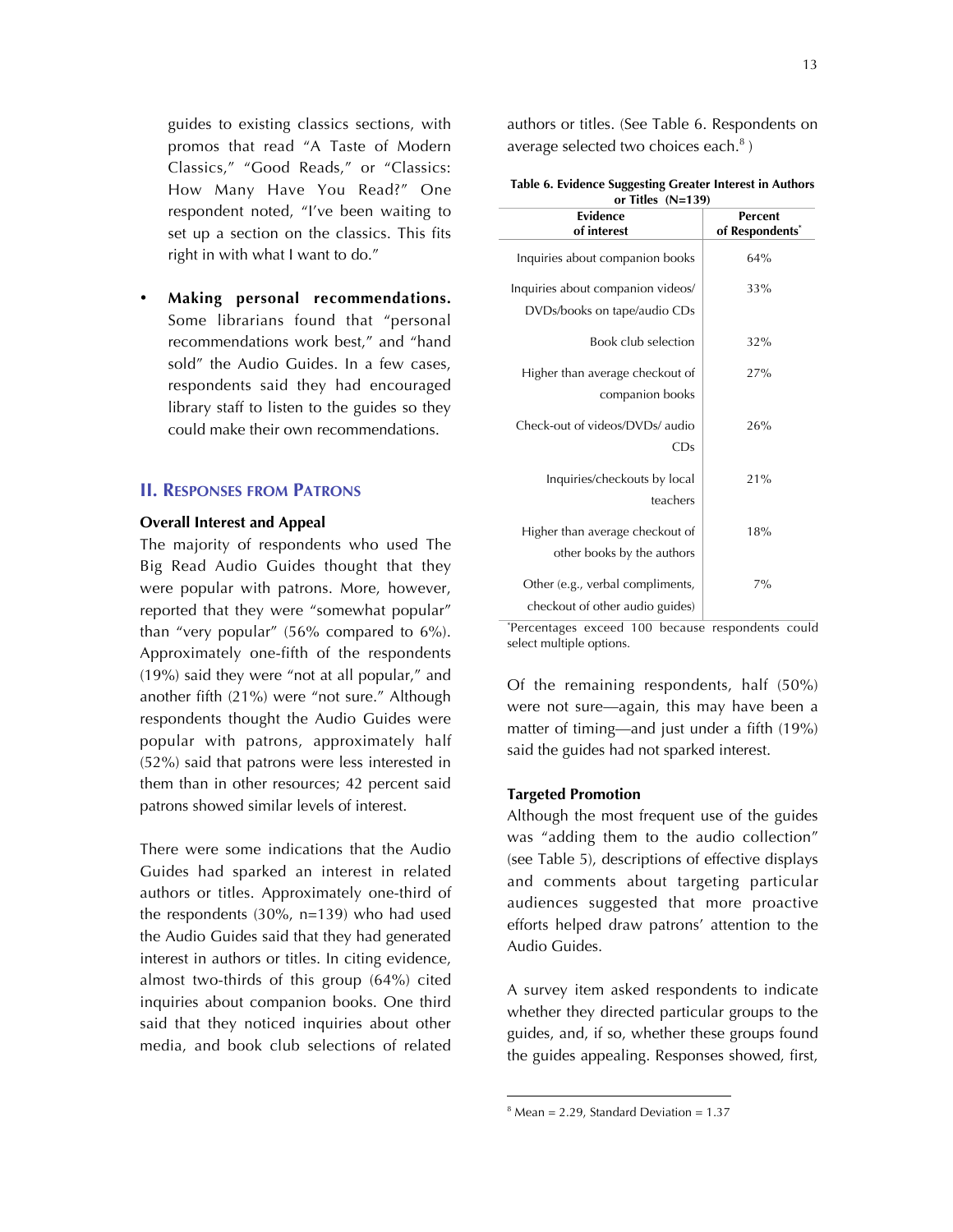that, following regular patrons, librarians most often directed media borrowers and book club groups to the Audio Guides. And, second, that in over half to three-quarters of the cases, the Audio Guides appealed to the targeted group. (See Table 7.)

**Table 7. Groups Targeted and Attracted to Audio Guides (N=475)**

| <b>Patron Groups</b>       | Percent<br>targeting<br>$group^*$ | <b>Percent targeting</b><br>groups reporting<br>that group was<br>attracted to guides |
|----------------------------|-----------------------------------|---------------------------------------------------------------------------------------|
| Regular patrons            | 63%                               | 67%                                                                                   |
| DVD/audiobook<br>borrowers | 55%                               | 65%                                                                                   |
| Book club groups           | 51%                               | 79%                                                                                   |
| <b>Students</b>            | 41%                               | 74%                                                                                   |
| <b>Seniors</b>             | 34%                               | 66%                                                                                   |
| Adolescent<br>readers      | 26%                               | 58%                                                                                   |
| Visually<br>challenged     | 15%                               | 65%                                                                                   |
| Adult literacy<br>groups   | 8%                                | 64%                                                                                   |

\* Percentages exceed 100 because respondents could select multiple options.

Some interesting differences emerged in the relative rank of groups targeted and groups with which the efforts were successful: Approximately half of the respondents had directed book club groups to the Audio Guides; over three-fourths said that the Audio guides appealed to book clubs. A third or less of the respondents had targeted seniors, visually challenged patrons, and adult literacy groups, but relatively large percentages, or close to two-thirds, said that the guides appealed to these groups.

Interestingly, less than half, or 41% of the respondents, had directed students to the resources, and fewer (26%) had promoted them to adolescent readers, but significant numbers said the guides appealed to students, and over half (58%) said they appealed to adolescent

readers. As noted above, librarians who had interacted with teachers or students found them to be receptive audiences. (See Figures 1 and 2.)

**Figure 1. Percentage Targeting Patron Groups**



**Figure 2. Percentage (of those targeting) Reporting Appeal**



Other comments from librarians indicated that targeting a specific audience or actively promoting the Audio Guides increased interest. As one respondent explained,

*We have added them to the collection, displayed them in our new audio book section, and distributed a list to local middle school, high school and college teachers as well as home school educators. This distribution seemed to do more for gaining interest than just displaying them as we were hitting a specific interest group. Also, by*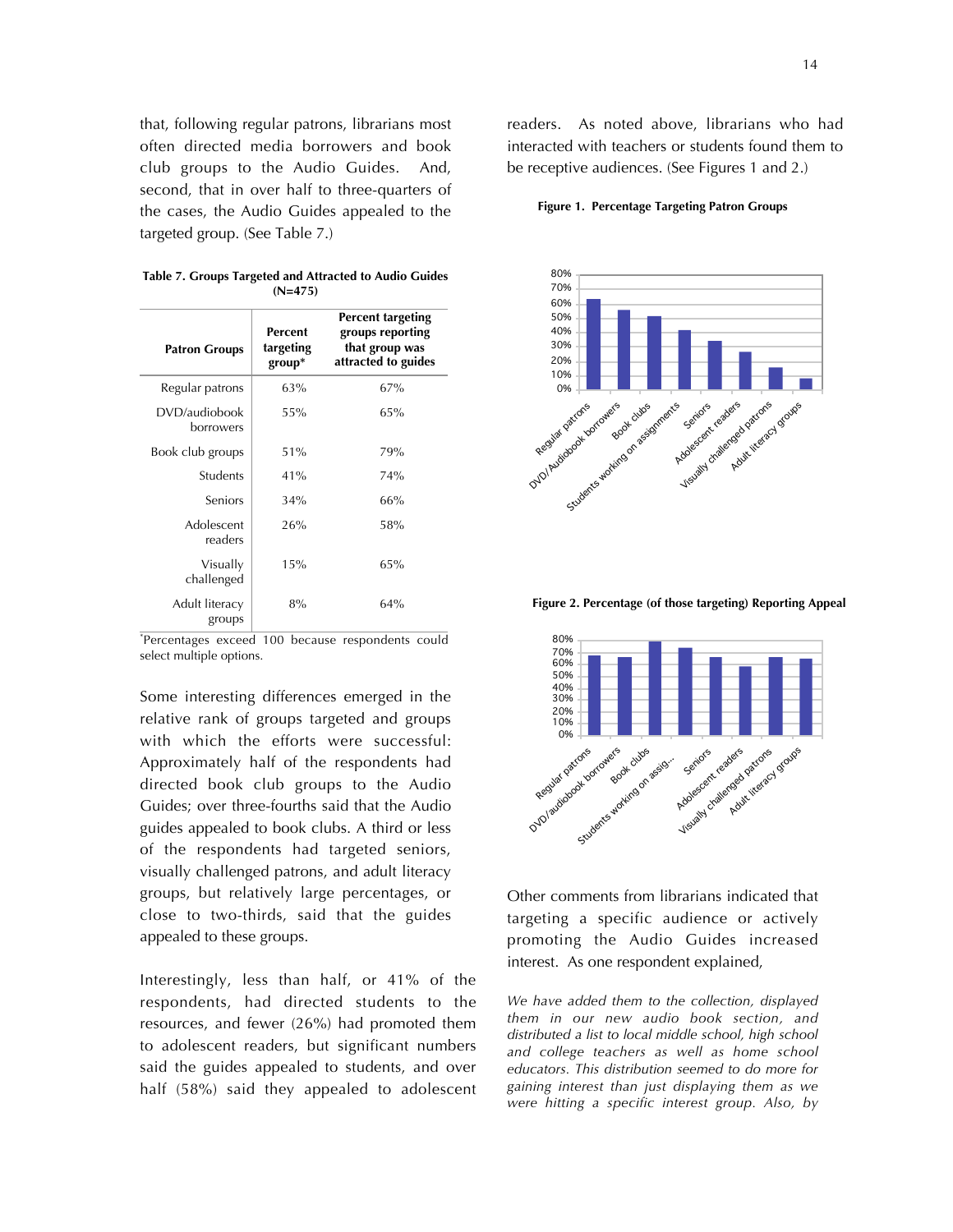*personally recommending the audiobooks, teachers were more receptive to utilizing them than if they just picked them up on the shelves.*

#### **Limitations to Use**

The follow-up survey also asked respondents who had not used the Audio Guides to explain why, something explored further during calls with non-respondents. As reported earlier, several librarians attributed lack of use or interest to confusion about what the guides contained or who constituted an appropriate audience (see darkest shading in Table 8). Out of 288 respondents offering 291 explanations for low use, 17 percent said that patrons didn't care for commentary or expected or preferred the full text of books. (It was not clear from comments whether librarians fully explained what the guides were, but it was clear that patrons were confused. In their responses, some librarians referred to the guides as "abridged" books.) A similar percentage of librarians (15%) thought the guides seemed more appropriate for schools or student groups. Slightly fewer (10%) said patrons were less interested in classics than in contemporary or best-selling authors, or had already read the Audio Guide titles. Calls with non-respondents generally echoed these comments.

One-fourth of the reasons for limited use were operational (medium shading, Table 8): one in five of those who hadn't used the guides said they had not had time to process them or evaluate their use (21%), often also citing lack of space or staff. During calls and emails, as well as in survey replies (4%), some librarians said they had forgotten about the guides until prompted by the survey email; a few worried that they had been misplaced in the large volume of unsolicited materials.

A small percentage (4%) thought low interest reflected the absence of Big Read titles in the collection. The remainder of the respondents

reported that they had displayed or recommended the guides, but unsuccessfully. Half of this group did not anticipate more interest. The other half thought interest would increase with more time and promotion: One respondent noted that when local students did their "major English research papers," interest would build; another said that "Our book club will be selecting and voting on books for the next six months in November so we will know if they have interested them at that point."

 **Table 8. Explanations for Lack of Use (Number of responses=291)**

| <b>Explanation</b>                                                                      | Percent |
|-----------------------------------------------------------------------------------------|---------|
| Audio Guide not appealing to patrons who<br>expected or prefer full text/audio books    | 17%     |
| More appropriate for school use/ audiences                                              | 15%     |
| Titles/classics not appealing to patrons                                                | 10%     |
| Have not had time or staff to<br>process/catalogue/evaluate                             | 21%     |
| Forgotten/lost among other unsolicited items                                            | $4\%$   |
| Don't have companion books in collection                                                | $4\%$   |
| Little interest so far, but pleased with<br>addition to collection/will promote further | 15%     |
| Little interest so far, unsure why and may not<br>promote further                       | 14%     |

#### **III. INTEREST IN THE BIG READ**

Half of the initial survey respondents (50%) said that they had heard about The Big Read before they received the Audio Guides. Onefifth of these had heard about the program through Big Read publicity, such as the Web site or printed materials; somewhat fewer, from an ALA or other library conference or from an organization newsletter or mailing. It appeared that libraries in rural locations or who had fewer registered borrowers (under 1,000 people) were *less likely* to have previously heard about The Big Read.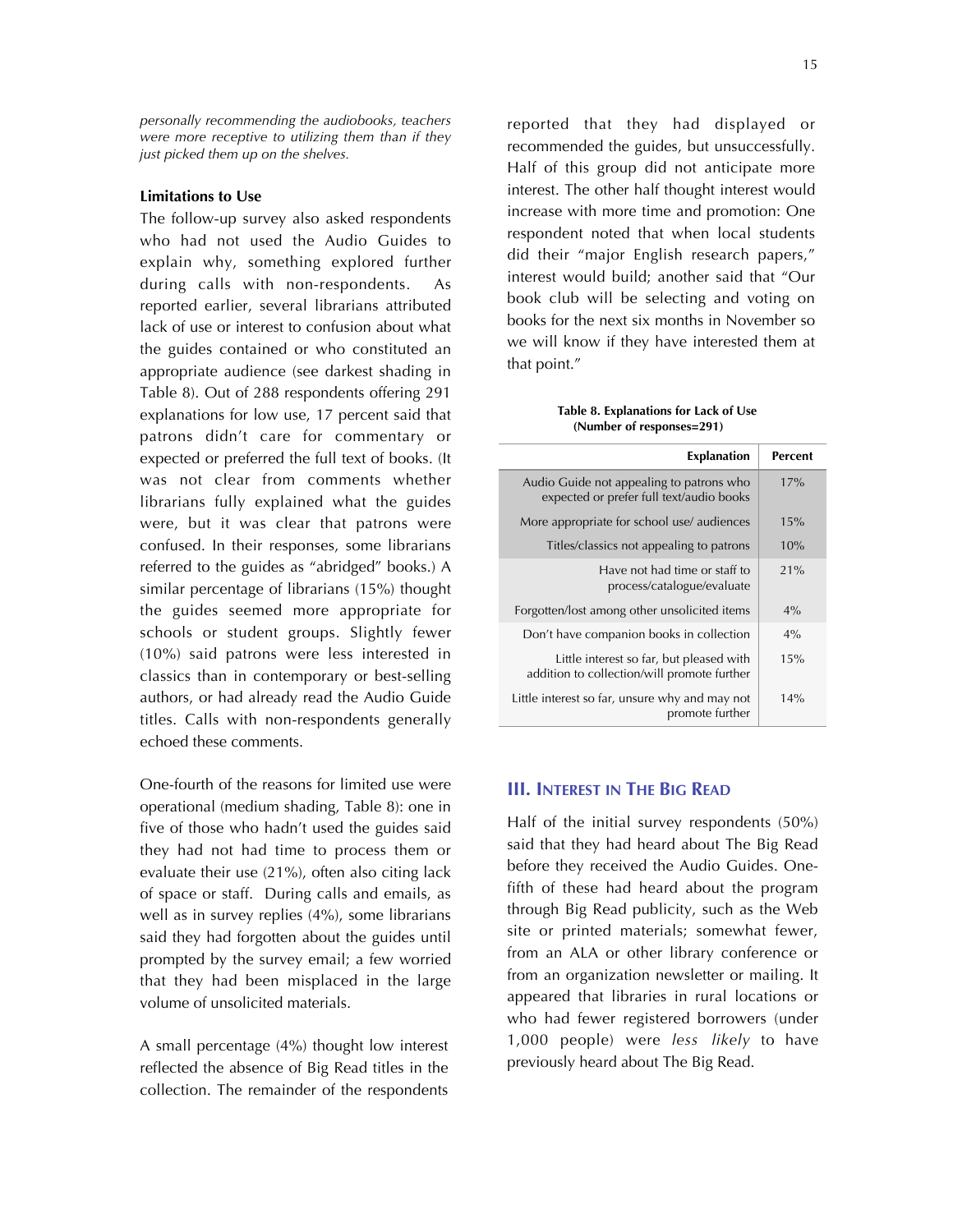Others (15%) who heard about The Big Read said they had received—or partnered with a library or organization that had received—a Big Read grant. Providing a sense of the interest The Big Read has generated among librarians, several added positive comments, such as "We're big fans!" Some wrote that, as Big Read sites, they eagerly welcomed Audio Guides for all the titles; others noted that receiving the guides added to their excitement and ability to promote an upcoming Big Read.

Follow-up survey respondents who had been or were currently participating in a Big Read also shared their pleasure in having the full set. A respondent who completed the survey after receiving the second set of guides said, "The best ones yet!"

Other data indicated that the Audio Guides generated interest in The Big Read among those not familiar with the program. Approximately half of the follow-up survey responses (48%, n=245) came librarians who had indicated, on the initial survey, that they had not previously heard about The Big Read. Of these, over three-fourths (79%) reported that they had used the guides.

Half of the follow-up survey respondents those who were already familiar with the program (51%) and those who were not (53%)—said that they had visited The Big Read web site, and 41 percent of those who visited the site said they had downloaded two to three other Big Read resources<sup>9</sup>. The most frequently accessed resources was a list of featured books, downloaded by almost threefourths of the respondents. Nearly half (47%) downloaded a Big Read brochure, and approximately a third, the content of the Reader's Guide or press releases. Table 9,

| <b>Resources</b>                                     | Percent who<br>downloaded |
|------------------------------------------------------|---------------------------|
| <b>List of Featured Books</b>                        | 71%                       |
| Big Read Brochure                                    | 47%                       |
| Content of Reader's Guides                           | 34%                       |
| Press Releases                                       | 31%                       |
| Calendars of nearby events                           | 28%                       |
| List of Participating Communities                    | 20%                       |
| Teacher's Guides                                     | 18%                       |
| Big Read Catalogue                                   | 14%                       |
| Other (e.g., artwork, posters, grant<br>information) | 5%                        |

**Table 9. Percent of Website Visitors Who Downloaded each Big Read Resource (N = 131\*)**

 $*N$  = the number of people who reported downloading any resources; multiple responses allowed

In response to a separate item, half of the respondents (50%) who visited The Big Read Web site said that they looked at information about applying for a Big Read grant.

shows the percent of respondents who downloaded each resource.

 $9$  Mean = 2.73, Standard Deviation = 1.65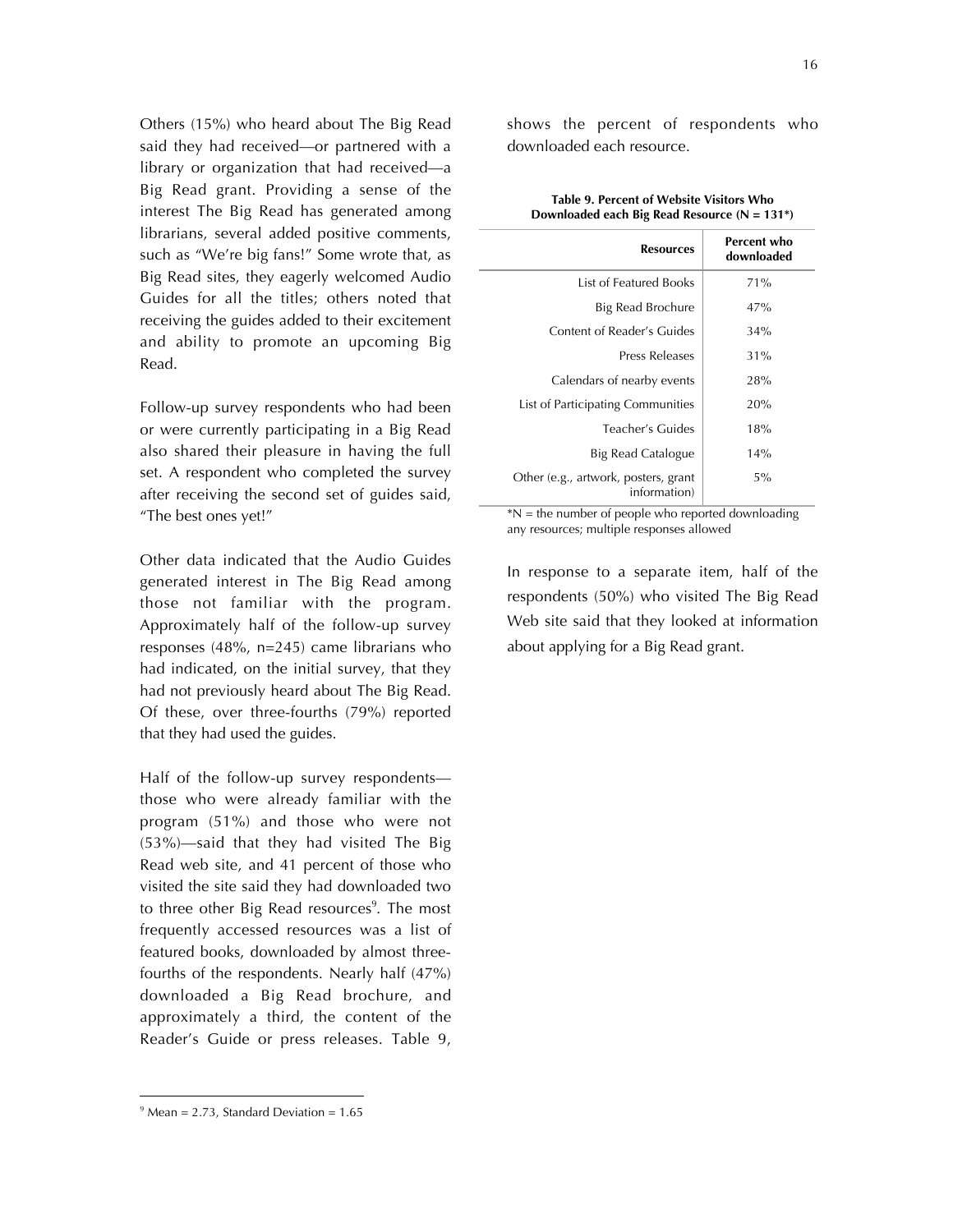#### **IV. IMPLICATIONS & RECOMMENDATIONS**

- Survey responses and comments suggest that creative displays and targeted promotion help generate interest in the Audio Guides. Should additional distribution take place, examples of effective displays or quotes from satisfied users could give new recipients ideas for use. These could accompany the packages, or be available online. One librarian said they used "Relevant quotes about books/literature, explanations for use of audio guides, and graphics" to highlight interest. Another said, "We hadn't thought of creating a display with the Big Read audio guides, copies of the books & even film adaptations—but that's a great idea & we'll most definitely do it." There is a fine line between being helpful and being too prescriptive, but ideas from other librarians could inspire and support better use of the guides.
- The confusion about what the Audio Guides offer and to whom also suggests a need for a fuller introduction to the resources. As one librarian noted, "Even interested patrons may not be used to the concept of audio for book introduction." More background information about the guides and how or why they're being made more widely available could also clear up any misperceptions about the allocation of resources to audio guides rather than books or audiobooks.
- The Audio Guides may attract more interest in displays with companion books, DVDs, or in a classics or "Good Reads" sections than in audio collections. The latter location also seemed to add to the confusion about the guides. Although some respondents noted that their patrons are more interested in contemporary, best-selling fiction than in classics, many

were eager to use the Audio Guides for a classics display or reading kits.

- Big Read grantees, or those familiar with the initiative, are some of the strongest advocates. Instead of, or in addition to, mass mailing, the NEA could offer multiple Audio Guide sets to partner libraries. This could get patrons reading other Big Read titles, help engage schools, and extend The Big Read beyond the month-long focus on a single title.
- Feedback suggested that word of The Big Read spreads through library and librarian networks. An Audio Guide exhibit at a regional conference, or an endorsement through a listserv or newsletter, could advertise the guides, emphasize the value of audio commentary, and provide examples—again, from other librarians of potential uses.
- Although it involves additional expense, other free materials may help librarians promote the guides. For example, one librarian suggested that free bookmarks for each book, displayed alongside the guides, might attract patrons' interest in guides and companion titles.
- Feedback suggests that the Audio Guides can help public libraries serve local schools. As one respondent said, "Any and every opportunity we have to help our schools is a great thing for both sides." Libraries no doubt have different relationships with schools or different mechanisms for working with teachers and students, but suggestions accompanying the guides could include displaying them with summer or required high school reading lists, announcements to teachers, or shelving with literary criticism and aids.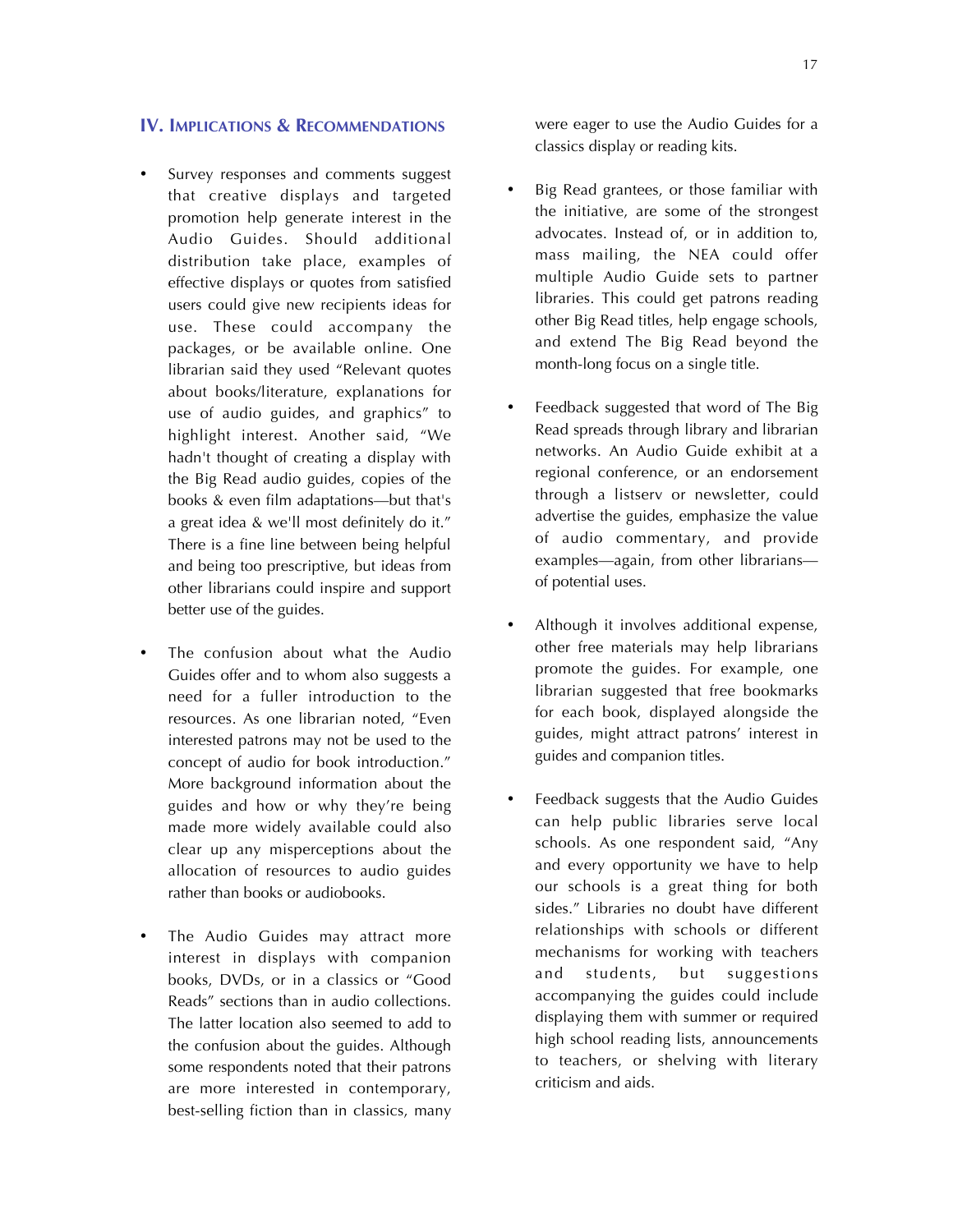- The Audio Guides appear to help promote The Big Read and encourage recipients to explore the Web site or consider an application. One librarian turned the guides over to their grant committee to help them "explore books." Not all recipients, however, saw the guides as an introduction to The Big Read or program participation as well as an addition to their collections. Suggesting that they share the guides with grant or programming committees, library boards, Friends of the Library, or potential grant partners could steer recipients toward the program and different ways to participate.
- Librarians are busy and appear to receive a good deal of unsolicited materials, and processing new materials takes time. Prior to future distributions, it may be helpful to check with recipients on the timing.
- If responses and uses are tracked, it could be fruitful to gather feedback from book club members, youth librarians, students, and other potential users.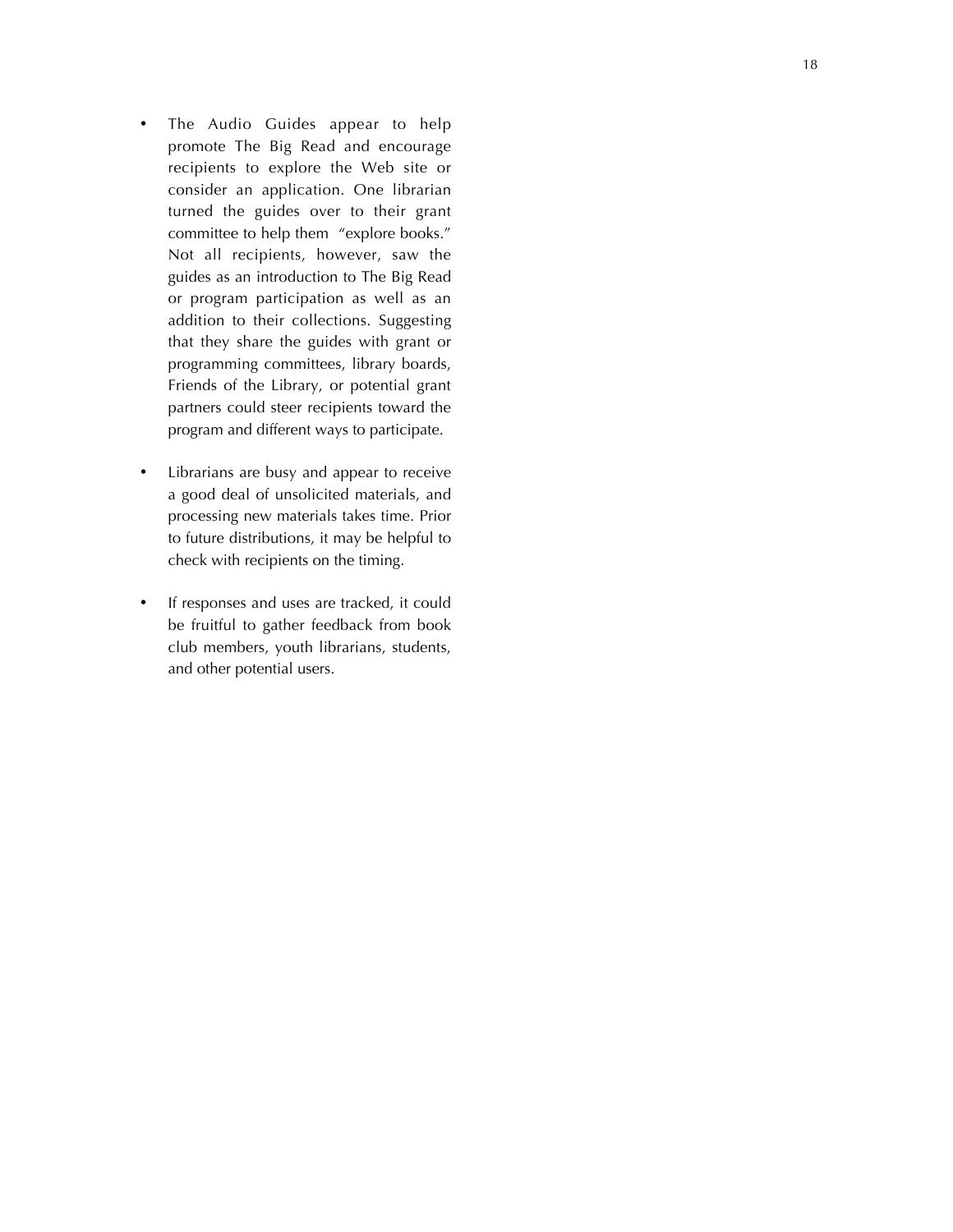### **APPENDIX:**

## **THE BIG READ AUDIO GUIDE PUBLIC LIBRARY SURVEYS**

(with responses by question)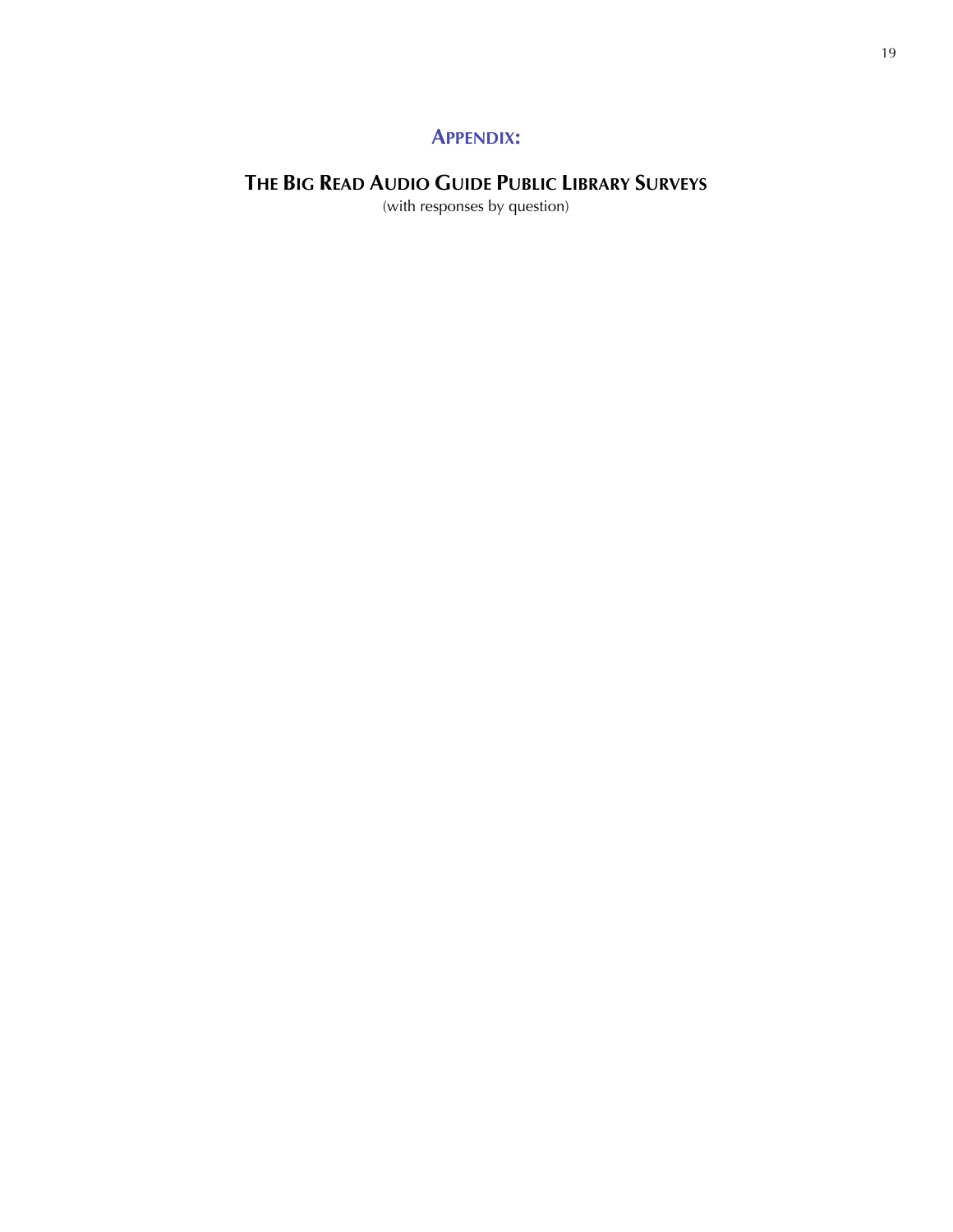## **Audio Guide Public Library Survey**

*The Big Read is an initiative of the National Endowment for the Arts, in partnership with the Institute of Museum and Library Services and Arts Midwest, designed to restore reading to the center of American culture. You have received these audio guides as part of an effort to introduce The Big Read to public libraries across the country and make these resources more widely available. To tell us more about your library and how you might use the resources, please return this survey in the envelope provided.*

*In 2-3 months we'll check back with a sample of libraries around the country, asking them to complete a brief online follow-up survey about their use of The Big Read Audio Guides and the interest they generated. To assist us with this goal, please provide your contact information below. Your email address is especially important, because we can provide you with a direct link to the online follow-up survey. All the information you provide will remain confidential, and not be sold or shared. We really appreciate your help.*

| Name:                                                                                               | <u> 1980 - Johann Barbara, martxa alemaniar argumento este alemaniar alemaniar alemaniar alemaniar alemaniar al</u> |                      |                                                                                                                                                                                                                                                                                      |                |
|-----------------------------------------------------------------------------------------------------|---------------------------------------------------------------------------------------------------------------------|----------------------|--------------------------------------------------------------------------------------------------------------------------------------------------------------------------------------------------------------------------------------------------------------------------------------|----------------|
|                                                                                                     |                                                                                                                     |                      |                                                                                                                                                                                                                                                                                      |                |
|                                                                                                     |                                                                                                                     |                      |                                                                                                                                                                                                                                                                                      |                |
|                                                                                                     |                                                                                                                     |                      | Phone: Email: Email:                                                                                                                                                                                                                                                                 |                |
|                                                                                                     | 1. Is the location of your library is predominately:                                                                |                      |                                                                                                                                                                                                                                                                                      |                |
| 67%, Rural                                                                                          |                                                                                                                     | 21%, Suburban        | 9%, Urban                                                                                                                                                                                                                                                                            |                |
| 2. Is your library:                                                                                 |                                                                                                                     |                      |                                                                                                                                                                                                                                                                                      |                |
| 4%, A regional library<br>12%, A county or consolidated library<br>42%, A city or municipal library |                                                                                                                     |                      | 14%, A branch of a city, county, or regional public library system<br>8%, A central library in a county, or regional public library system                                                                                                                                           |                |
| libraries.                                                                                          |                                                                                                                     |                      | 18%, Other, including, district or special district (27% of "other" responses); township/village (20%); cooperative/federated (12%);<br>school district libraries (7%); independent (6%); and, tribal libraries, volunteer libraries, private or non-profit libraries, and community |                |
| 3.<br>41%, under 5,000<br>1%, over 250,000                                                          | What is the approximate size of the population served by your library?<br>18%, 5,000-9,999                          | 30%, 10, 000-49, 999 | 6%, 50,000-99,999 3%, 100,000-250,000                                                                                                                                                                                                                                                |                |
| 4.<br>24%, under 1,000                                                                              | Approximately how many registered borrowers do you have?<br>33%, 1,000-4,999                                        | 16%, 5,000-9,999     | 19%, 10, 000-50, 000                                                                                                                                                                                                                                                                 | 4% Over 50,000 |
| 5.<br>(If no, please skip to #6.)                                                                   |                                                                                                                     |                      | Before you received your set of Audio Guides, had you heard about The Big Read? 50% Yes                                                                                                                                                                                              | 50% No         |
| 6.                                                                                                  | If yes, how did you hear about The Big Read? (Check all that apply.)                                                |                      |                                                                                                                                                                                                                                                                                      |                |
|                                                                                                     | 22%, Big Read publicity (via website or printed materials)                                                          |                      |                                                                                                                                                                                                                                                                                      |                |
|                                                                                                     | 10%, Coverage of a Big Read project in the newspaper                                                                |                      |                                                                                                                                                                                                                                                                                      |                |
|                                                                                                     | 5%, Advertisement of a Big Read project on TV or radio                                                              |                      |                                                                                                                                                                                                                                                                                      |                |
| 8%, Word of mouth                                                                                   | 19%, An ALA or other library organization conference                                                                |                      |                                                                                                                                                                                                                                                                                      |                |
| 12%, Other                                                                                          | 14%, Newsletter or mailing from ALA or other library organization                                                   |                      |                                                                                                                                                                                                                                                                                      |                |
|                                                                                                     |                                                                                                                     |                      | 7. How do you think you might use The Big Read Audio Guides? (Check all that apply.)                                                                                                                                                                                                 |                |
| 72%, Add them to your audio collection                                                              |                                                                                                                     |                      | 32%. Share them with teachers or school librarians                                                                                                                                                                                                                                   |                |
|                                                                                                     | 46%, Display them with companion books and/or videos                                                                |                      | 22%, Not sure yet                                                                                                                                                                                                                                                                    |                |
|                                                                                                     | 41%, Provide them to book clubs or discussion groups                                                                |                      | 6%, Other                                                                                                                                                                                                                                                                            |                |
|                                                                                                     |                                                                                                                     |                      | 8. At first glance, do you think these resources tie in with other library programs/efforts?                                                                                                                                                                                         |                |
| 61%, Yes                                                                                            | 6%, No                                                                                                              | 30%, Not sure        | $(1\%$ , no response)                                                                                                                                                                                                                                                                |                |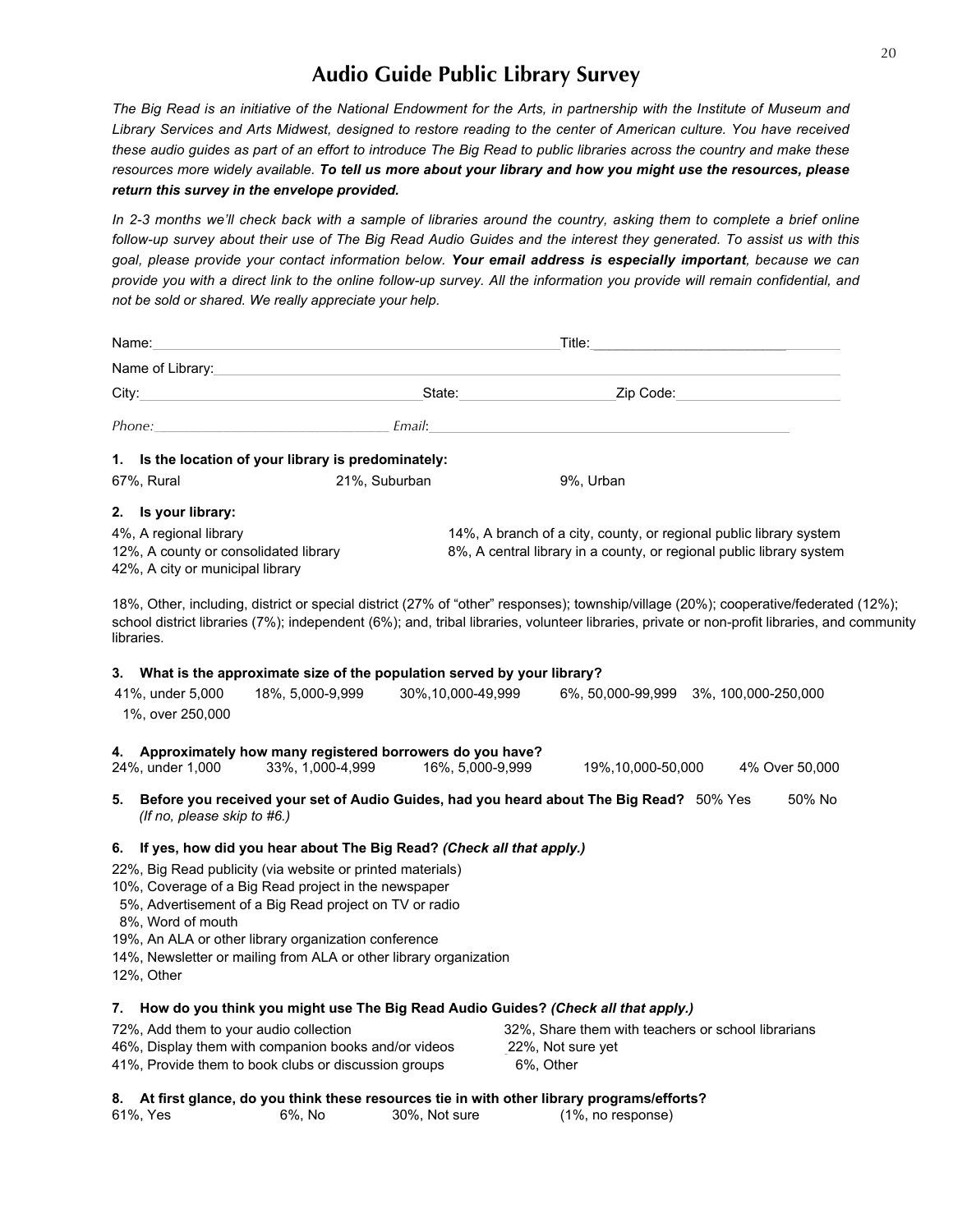## **Audio Guide Public Library Follow-up Survey** (administered online)

*A few months ago you received a set of Big Read Audio Guides, and a survey asking you how you might use them. We're following up to see how you've actually used the guides, and whether they generated any interest in the books and authors. Your responses will help us understand how libraries and patrons might benefit from further distributions such as this one, and possibly take part in a national initiative like The Big Read. Your answers will also help us determine whether to undertake these types of free mailings in the future. We very much appreciate your help.*

|    | Name:                                                                                                                                                                                                                                                                                                                                                                                                                                                                                                          |                                        |                     |                                                                                                                                                                                                                                |  |  |
|----|----------------------------------------------------------------------------------------------------------------------------------------------------------------------------------------------------------------------------------------------------------------------------------------------------------------------------------------------------------------------------------------------------------------------------------------------------------------------------------------------------------------|----------------------------------------|---------------------|--------------------------------------------------------------------------------------------------------------------------------------------------------------------------------------------------------------------------------|--|--|
|    | Name of Library: Name of Library:                                                                                                                                                                                                                                                                                                                                                                                                                                                                              |                                        |                     |                                                                                                                                                                                                                                |  |  |
|    | City: City: City: City: City: City: City: City: City: City: City: City: City: City: City: City: City: City: City: City: City: City: City: City: City: City: City: City: City: City: City: City: City: City: City: City: City:                                                                                                                                                                                                                                                                                  |                                        |                     |                                                                                                                                                                                                                                |  |  |
|    | Phone: Note: The Commission of the Commission of the Commission of the Commission of the Commission of the Commission of the Commission of the Commission of the Commission of the Commission of the Commission of the Commiss                                                                                                                                                                                                                                                                                 |                                        |                     | Email: Email: Email: Email: Email: Email: Email: Email: Email: Email: Email: Email: Email: Email: Email: Email: Email: Email: Email: Email: Email: Email: Email: Email: Email: Email: Email: Email: Email: Email: Email: Email |  |  |
| 1. | Are you glad to have received The Big Read Audio Guides?                                                                                                                                                                                                                                                                                                                                                                                                                                                       |                                        | 90%, Yes    10%, No |                                                                                                                                                                                                                                |  |  |
| 2. | Have you used the Audio Guides? 75%, Yes 25%, No (If no, please skip to #9.)                                                                                                                                                                                                                                                                                                                                                                                                                                   |                                        |                     |                                                                                                                                                                                                                                |  |  |
| 3. | multiple options)                                                                                                                                                                                                                                                                                                                                                                                                                                                                                              |                                        |                     | How have you used the Audio Guides? Check all that apply. (Percentages exceed 100% because respondents could choose                                                                                                            |  |  |
|    | 80%, Added them to your audio collection<br>46%, Displayed them with companion books/videos<br>20%, Shared them with teachers/school librarians                                                                                                                                                                                                                                                                                                                                                                |                                        |                     | 39%, Recommended/used them for book clubs/discussion groups<br>18%, Created a special Big Read titles section                                                                                                                  |  |  |
|    | 10%, Other:<br>recommended them to patrons or students (14),<br>$\bullet$<br>added them to current book collections, displays, or kits (9),<br>$\bullet$<br>used themselves (9),<br>gave them away to patrons or schools (7),<br>are in the process of or planning to create a display or advertisement (6),<br>previewed them (4),<br>advertised them with a newspaper article, press release, or on a blog (4),<br>created a new program around them (2), and<br>played them in the library (1)<br>$\bullet$ |                                        |                     |                                                                                                                                                                                                                                |  |  |
|    | 4. Briefly describe displays, distribution methods, or other strategies that caught patrons' eyes or attracted interest.                                                                                                                                                                                                                                                                                                                                                                                       |                                        |                     |                                                                                                                                                                                                                                |  |  |
|    | Bundling with companion books, DVDs, or other resources (including kits for patrons and homebound readers)<br>Recommending to book clubs<br>Sharing with teachers, and with students (and parents) looking for homework help or resources for high school reading lists<br>Adding to or creating classics sections<br>$\bullet$<br>Making personal recommendations<br>$\bullet$                                                                                                                                |                                        |                     |                                                                                                                                                                                                                                |  |  |
|    | 5. How popular were The Big Read Audio Guides with patrons?<br>19%, Not at all popular                                                                                                                                                                                                                                                                                                                                                                                                                         | 56%, Somewhat popular 6%, Very popular |                     | 21%, Not sure                                                                                                                                                                                                                  |  |  |

#### **6. How would you rate patrons' interest in the Audio Guides, compared to other library audio resources?**

52%, Less than other resources 42%, About the same as other resources 6%, Greater than other resources